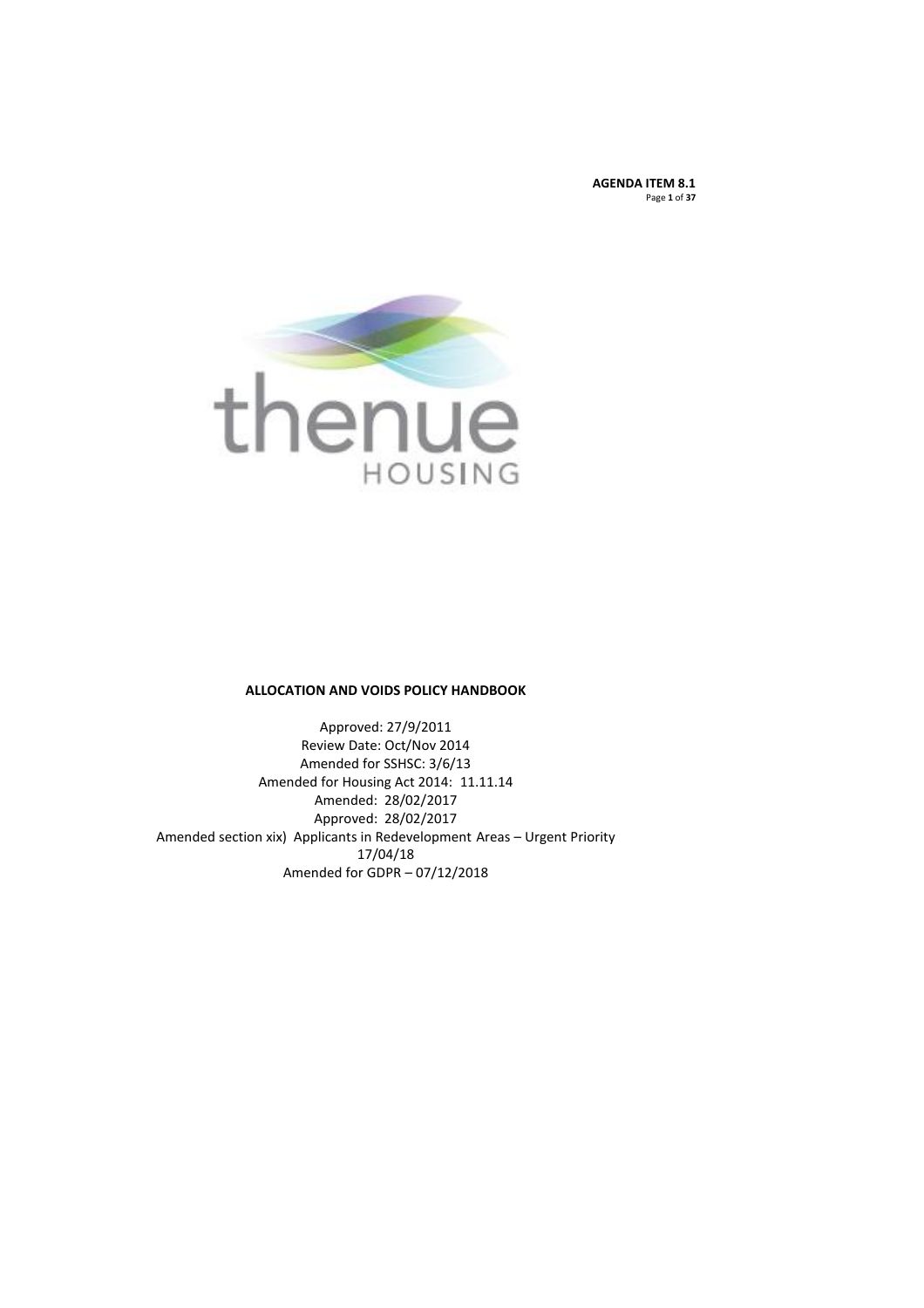**AGENDA ITEM 8.1** Page **2** of **37**

| <b>Contents</b>           |           |  |
|---------------------------|-----------|--|
|                           |           |  |
|                           |           |  |
|                           |           |  |
| <b>Policy</b>             | Page      |  |
| <b>Allocations Policy</b> | $3 - 22$  |  |
|                           |           |  |
| <b>Voids Policy</b>       | $23 - 31$ |  |
|                           |           |  |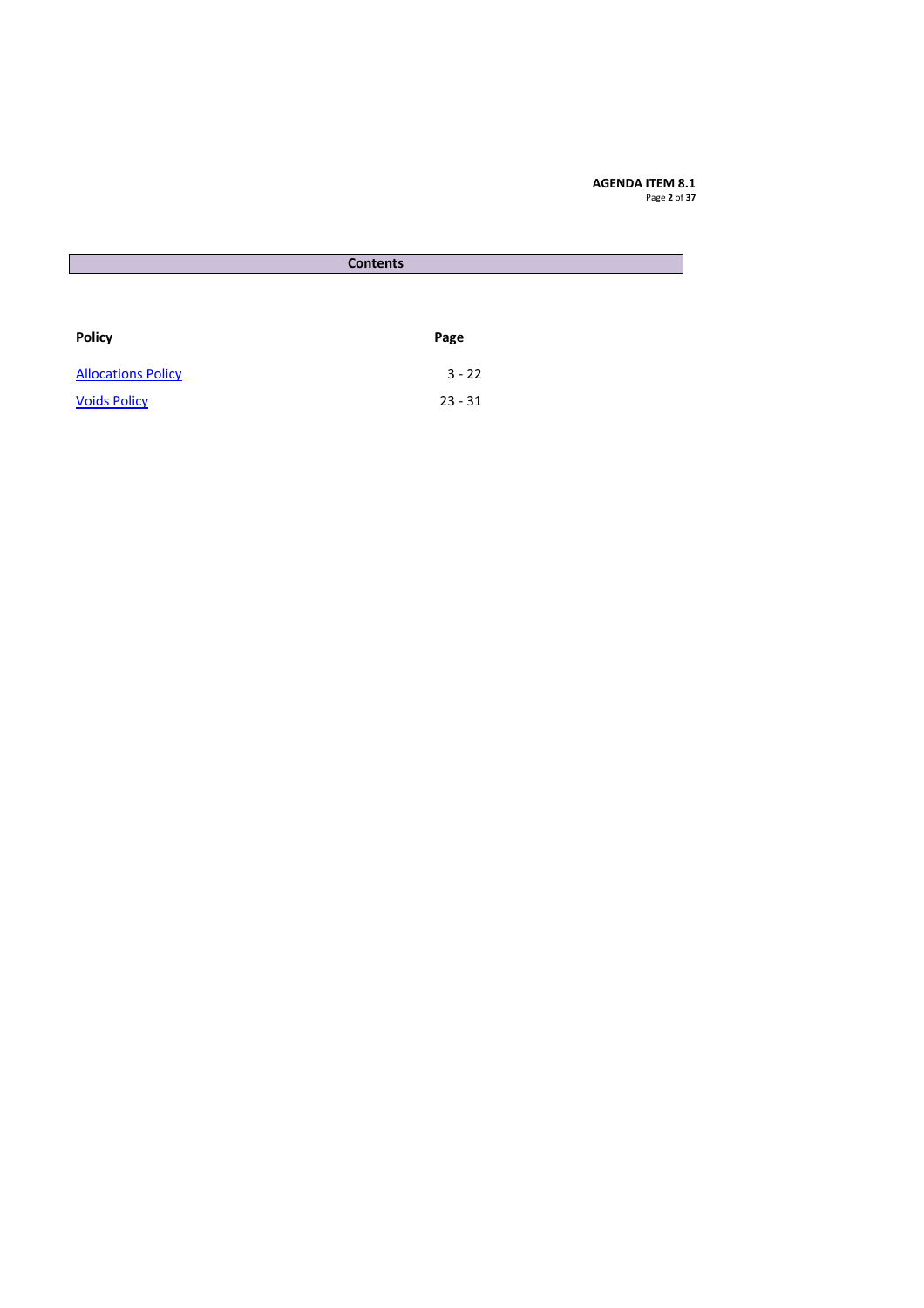### **Equality and Diversity**

**Scottish Social Housing Charter - SSHC 1:** Social landlords perform all aspects of their housing services so that:

*Every tenant and other customer has their individual needs recognised, is treated fairly and with respect, and receives fair access to housing and housing services.*

We aim to encourage an environment of equality amongst our customers, employees, committee members and other individuals. Our policy on equality and diversity sets out the principles that Thenue will apply to all its work in governance, employment and service provision. We will ensure that all our processes comply with our policy and that those suppliers of goods, services and works have Equal Opportunity policies.

Our information will be clear, simple and consistent, and personal information gathered for the purposes of monitoring equal opportunities will be handled in accordance with the principle s set out within the Data Protection Policy. Individual monitoring forms will be used for statistical purposes only and destroyed on completion of analysing.

We will seek to ensure that there are no barriers as a result of gender or marital status, race , colour, disability, age, sexual orientation, language or social origin, or other personal attributes, including beliefs, or opinions, such as religious beliefs or political opinions.

#### **Review**

This policy and associated documentation will be reviewed every three years or earlier if statute and good practice dictates.

#### **Amendment Register**

Where any amendment or revision is made to the policies contained in this handbook, the appropriate section should be updated and the date amended accordingly. The former policy handbook should be kept in a separate file for reference purposes and to demonstrate an auditable trail of policy development.

Amendments of a more 'cosmetic' nature (e.g. changing Communities Scotland to The Scottish Housing Regulator) do not require committee Board approval, however will be entered into the amendment register (below).

All relevant personnel should be made aware of the amendments/revisions made

| Section(s) | Amendment                      | Date approved by      | Date approved by | <b>Next</b> |
|------------|--------------------------------|-----------------------|------------------|-------------|
|            |                                | Housing               | Management       | Review      |
|            |                                | <b>Management Sub</b> | Committee        | Date        |
| 14         | Working household              | 13/11/12              | n/a              | 2015        |
|            | SSHC outcomes / deletion of    | N/A                   | N/A              | 2015        |
|            | reference to Performance       |                       |                  |             |
|            | <b>Standards</b>               |                       |                  |             |
| 13         | <b>Suspending Applicants</b>   | 26/8/14               | N/A              |             |
| Section 7  | Insertion of priority for care | n/a                   | 28/02/17         |             |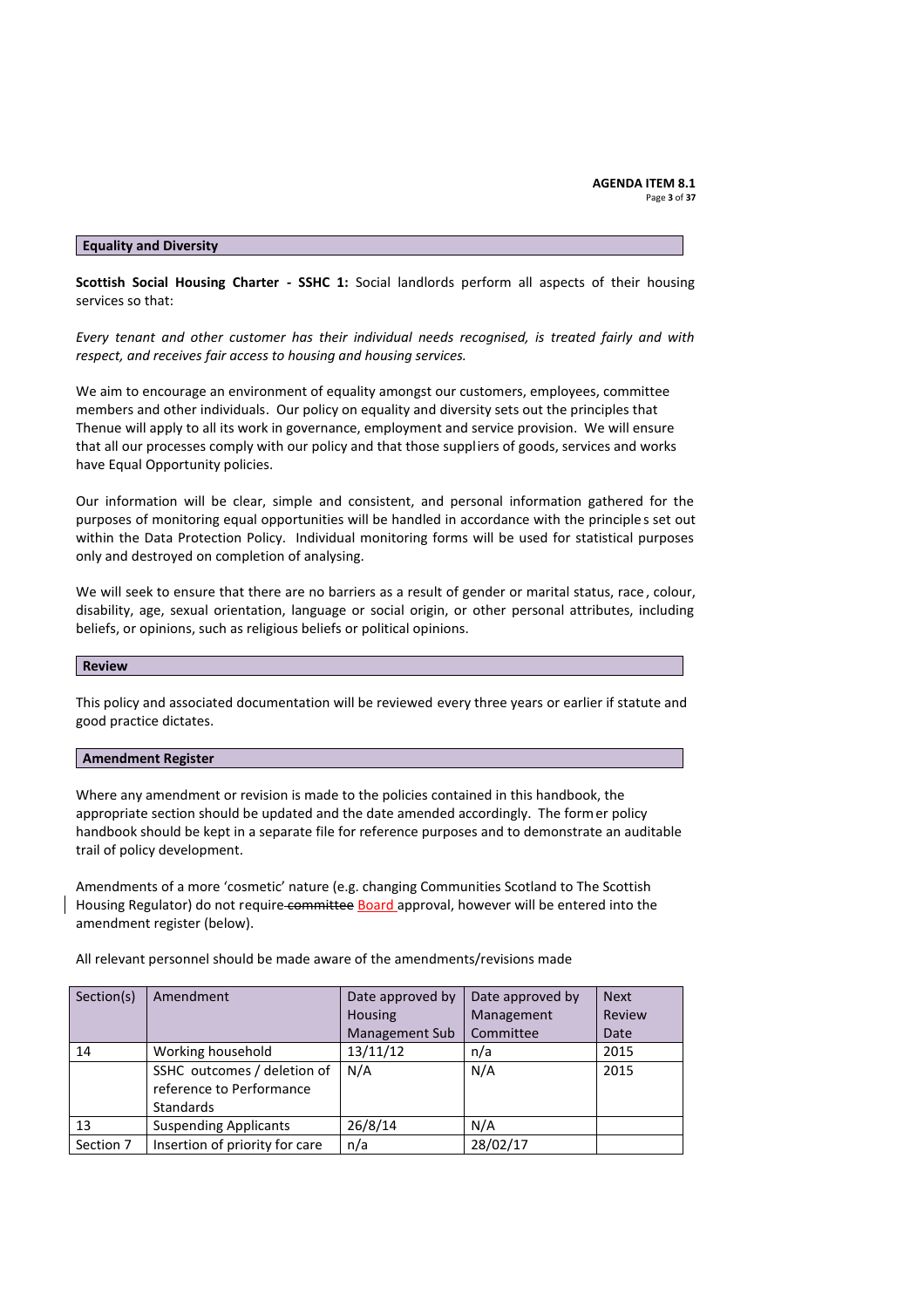### **AGENDA ITEM 8.1**

Page **4** of **37**

| vi),                 | leavers                                                                  |                  |              |  |
|----------------------|--------------------------------------------------------------------------|------------------|--------------|--|
| Section 7<br>xxiii): | Insertion of clause regarding<br>review of Urgent Priority<br>applicants | n/a              | 28/02/17     |  |
| Voids 4.3            | Inspection of voids longer<br>than 20 weeks                              | no longer exists | 14 June 2016 |  |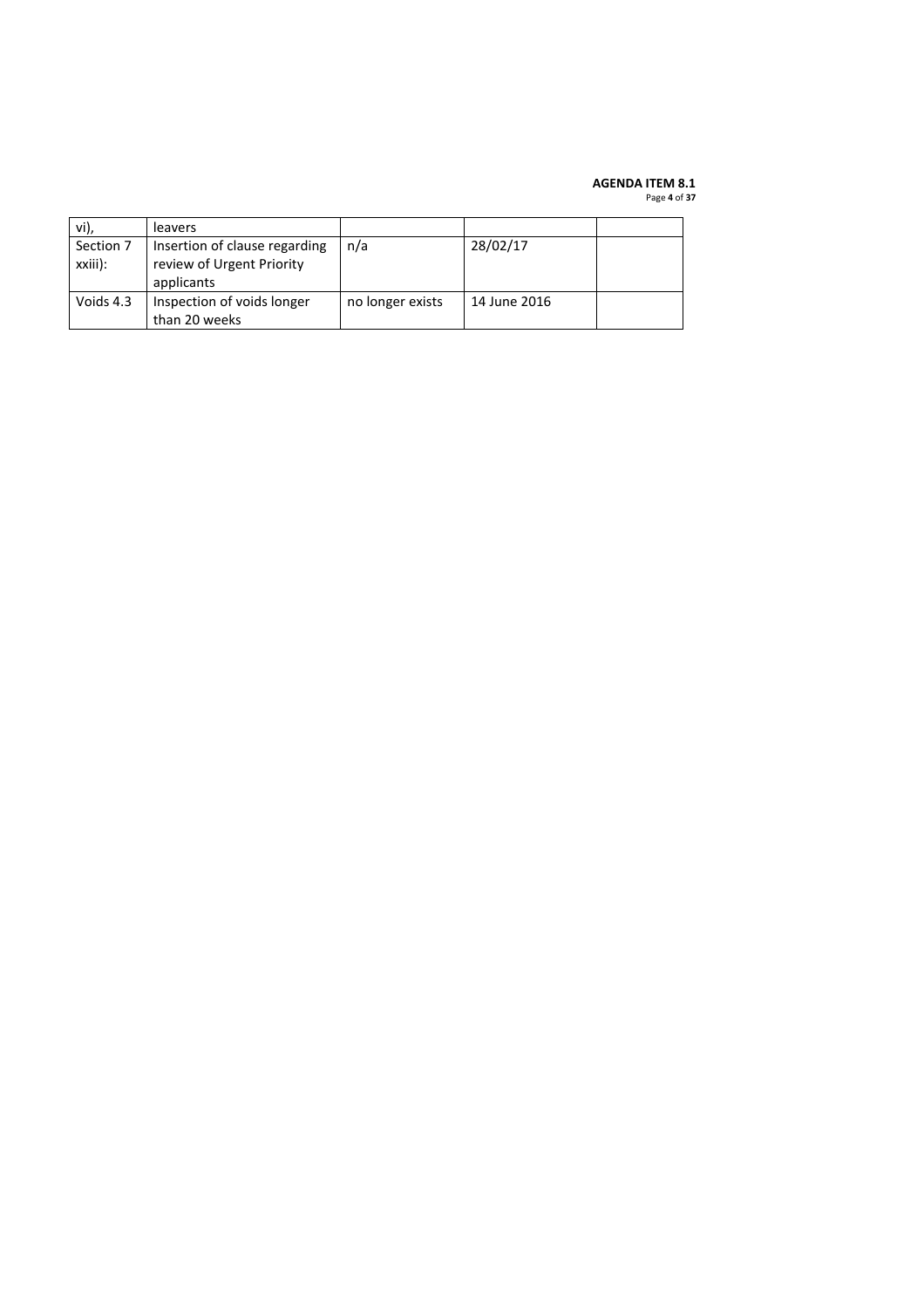# **AGENDA ITEM 8.1**

Page **5** of **37**

# <span id="page-4-0"></span>**Allocation Policy**

# **Index**

<span id="page-4-1"></span>

|                                               |                                                                   | Page No. | <b>Comment [BG1]: CHANGE PAGE</b> |
|-----------------------------------------------|-------------------------------------------------------------------|----------|-----------------------------------|
| Sections $1 - 4$<br>$\overline{\phantom{a}}$  | <b>Summary Policy</b>                                             | 5        | <b>NUMBERING</b>                  |
| Sections $5 - 28$<br>$\overline{\phantom{a}}$ | <b>Detailed Allocation Policy</b>                                 |          |                                   |
|                                               | <b>Policy Aims and Objectives</b>                                 | 8        |                                   |
|                                               | <b>Policy Background</b>                                          | 8        |                                   |
|                                               | <b>Assessment of Housing Need</b>                                 | 9        |                                   |
|                                               | <b>Assessment of Accommodation Required</b>                       | 16       |                                   |
|                                               | <b>Allocation requirements for Thenue tenants</b>                 | 17       |                                   |
|                                               | <b>Change of Circumstances</b>                                    | 17       |                                   |
|                                               | <b>Annual Review</b>                                              | 17       |                                   |
|                                               | <b>Owners</b>                                                     | 17       |                                   |
|                                               | <b>Local Lettings Plans and Policies</b>                          | 17       |                                   |
|                                               | <b>Community Lettings Plan Targets</b>                            | 18       |                                   |
|                                               | Difficult to Let Areas & Individual Difficult to Let Properties18 |          |                                   |
|                                               | <b>Mutual Exchanges</b>                                           | 18       |                                   |
|                                               | <b>Sex Offenders</b>                                              | 19       |                                   |
|                                               | Suspending Applicants on the Housing List                         | 19       |                                   |
|                                               | Rent Arrears or Other Tenancy Related Debt                        | 20       |                                   |
|                                               | Confidentiality and Access to Information                         | 21       |                                   |
|                                               | <b>Complaints and Comments</b>                                    | 21       |                                   |
|                                               | <b>Role of Board of Management</b>                                | 21       |                                   |
|                                               | <b>Allocation of Property to Board Members</b>                    |          |                                   |
|                                               | and Staff (or near relatives)                                     | 21       |                                   |
|                                               | <b>Performance Audit</b>                                          | 22       |                                   |
|                                               | <b>Implementation of Policy</b>                                   | 22       |                                   |
|                                               | Information & Advice                                              | 23       |                                   |
|                                               |                                                                   |          |                                   |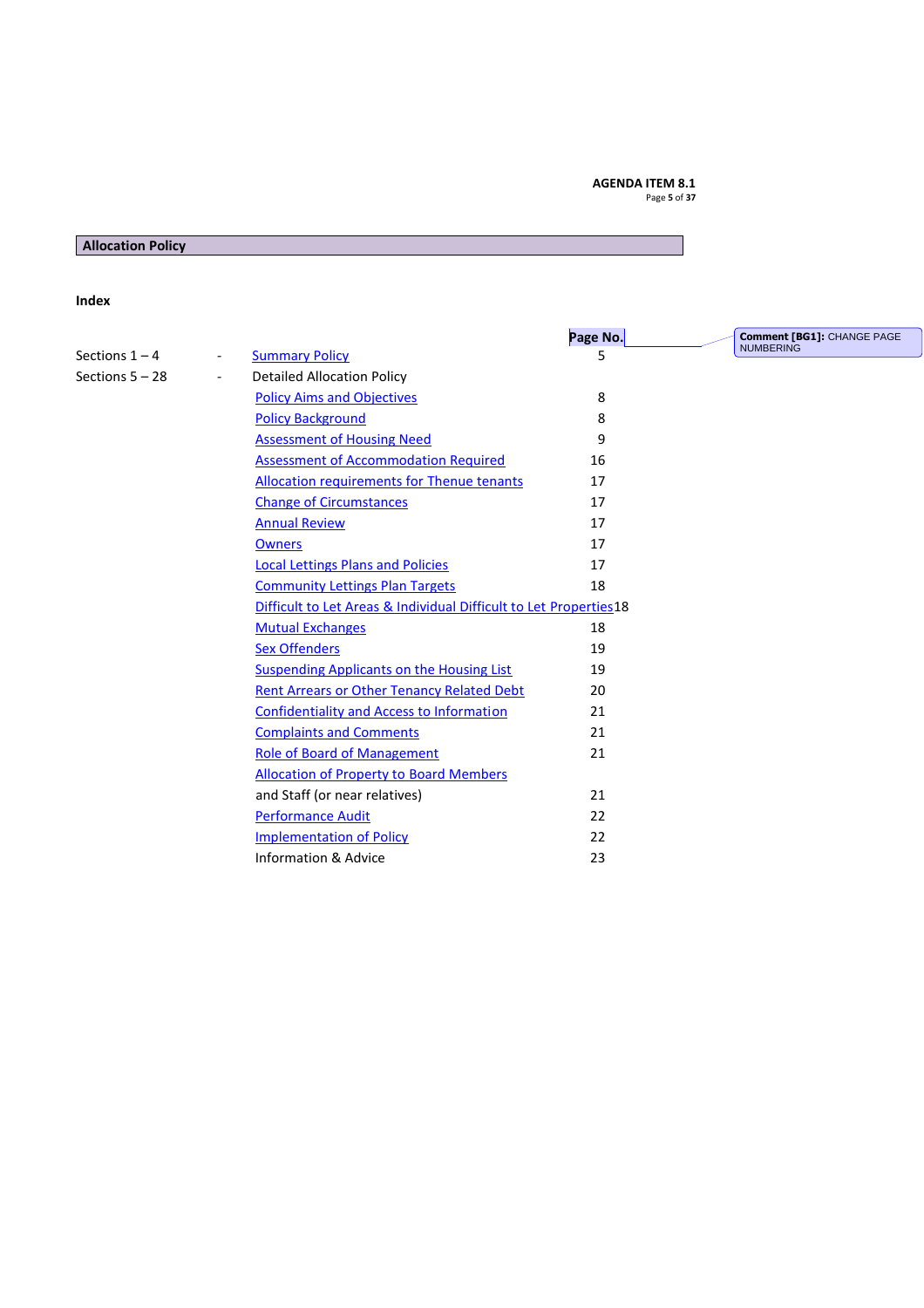### **SUMMARY POLICY**

#### **1. INTRODUCTION**

The Allocation Policy sets out the way in which Thenue Housing operates a Housing List and lets its vacant accommodation for rent. This Policy was previously the subject of consultation with residents groups and was approved by the Housing Management Sub Committee/Board of Management.

# **2. ACCESS TO THE HOUSING LIST**

Anyone aged 16 or over may apply and be admitted to the waiting list by completing Thenue's Housing Registration Form.

### **2.1 External Applicants**

Applicants who are not tenants of Thenue Housing must complete the Housing Application Form.

#### **2.2 Transfer Applicants**

Applicants who are currently tenants of Thenue Housing must complete the Application Form and include details of the permanent members of their household. In the case of joint tenants, both must sign the form.

# **3. ASSESSMENT OF HOUSING NEED AND OPERATION OF THE HOUSING LIST**

Applicants who have registered with Thenue will be placed in one of the **Priority Groups** below.

| <b>Priority Group</b>          | <b>Some Examples of Housing Need Criteria</b>              |  |  |
|--------------------------------|------------------------------------------------------------|--|--|
| <b>Urgent Priority Group</b>   | Current Property scheduled for                             |  |  |
|                                | demolition/clearance                                       |  |  |
|                                | Applicant experiencing severe harassment or                |  |  |
|                                | domestic abuse                                             |  |  |
|                                | <b>Management Transfers</b><br>٠                           |  |  |
|                                | Special Cases approved by Committee (on an                 |  |  |
|                                | exceptional basis)                                         |  |  |
| <b>Homeless Referral Group</b> | Referrals from Local Authority in accordance with<br>٠     |  |  |
|                                | Section 5 of 2003 Homelessness Act                         |  |  |
| <b>High Priority Group</b>     | Overcrowding by 2 or more bedrooms.<br>٠                   |  |  |
|                                | Under-occupancy by at least 2 bedrooms<br>٠                |  |  |
|                                | Health condition worsened by current property<br>٠         |  |  |
|                                | Lacking essential amenities<br>٠                           |  |  |
|                                | Property in dangerous condition                            |  |  |
|                                | Care leavers<br>$\bullet$                                  |  |  |
| <b>Medium Priority Group</b>   | Overcrowding by 1 bedroom<br>٠                             |  |  |
|                                | Mobility significantly restricted by current property<br>٠ |  |  |
|                                | No Security of Tenure                                      |  |  |
|                                | Living in caravan or hostel<br>٠                           |  |  |
|                                | Sharing amenities with non-family members                  |  |  |
|                                | Under occupancy by 1 bedroom                               |  |  |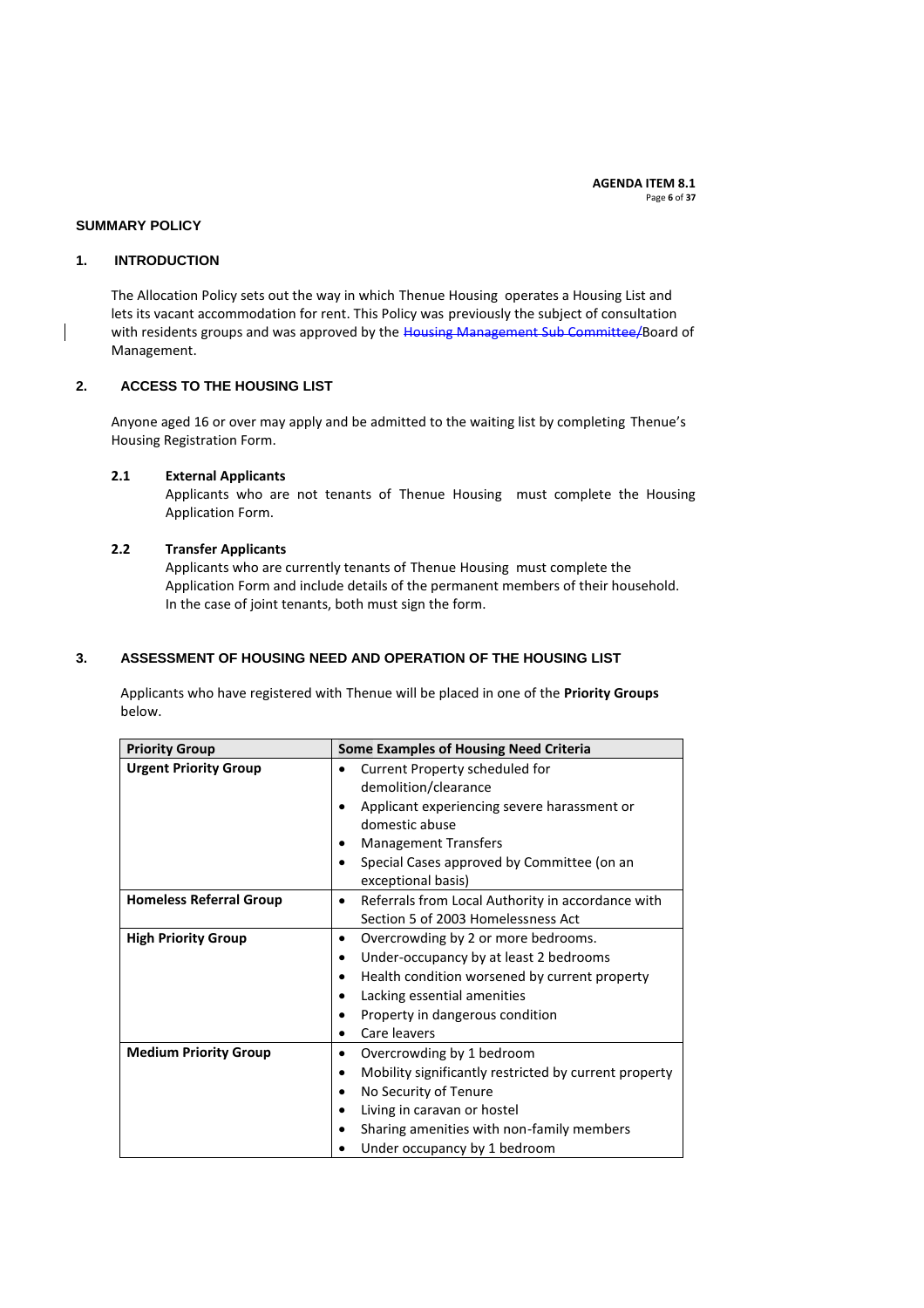**Priority Group Some Examples of Housing Need Criteria**  Requiring to move to be nearer support Property in unsatisfactory condition **Standard Priority Group . All other applicants who do not meet the above** criteria

Applicants will be assessed based on their current housing circumstances. An applicant's position **within** each of the groups above will be based on the date they are placed in that group (earliest date within that group will have highest priority). This means that once you are placed in a Priority Group, normally no one will move ahead of you **within** that group list.

Where an applicant has more than one of the **Housing Need Criteria** as detailed above, their highest priority need will determine which Priority Group they will be placed in (e.g. where an applicant is overcrowded by 2 bedrooms, shares amenities and has insecurity of tenure they will be placed in the High Priority Group due to their overcrowding situation).

If an applicant's circumstances change they may be placed in a different Priority Group. Their position within this new group will be based on the date we confirm their change in circumstances.

Applicants on the Housing Lists who have not provided the necessary supporting information to enable a full assessment of housing need may be bypassed during the allocation process until the information is received and priority is confirmed.

Following completion of assessment you will receive a letter confirming your registration number and date, position within a specific Priority Group and the overall Housing List and choice of areas and house types and sizes.

### **4. ALLOCATION OF VACANT ACCOMMODATION**

### **4.1 Letting Plans and Allocation of Available Property**

Normally our Officers will offer the vacant accommodation to the applicant with the highest priority (appropriate to their needs and choice).

In addition to the Priority Group system however, Thenue will also operate **Letting Plans** to ensure that we not only give reasonable preference to those in greatest housing need but also ensure that we achieve mixed and sustainable communities. This might mean that for any allocation the successful applicant may be a household with a lesser priority from a specific targeted group. For example, an area with low numbers of working households may have a target set to ensure that a proportion of all lets in that area are made to working households (the specific targeted group in this case) irrespective of their priority in relation to others on the list.

Where a let is to be made from a specific targeted group it will normally be made to the applicant in the highest Priority Group with the earliest date of registration.

The group to be allocated the accommodation will be decided and recorded before the selection process starts (taking into account current performance against Letting Plan targets).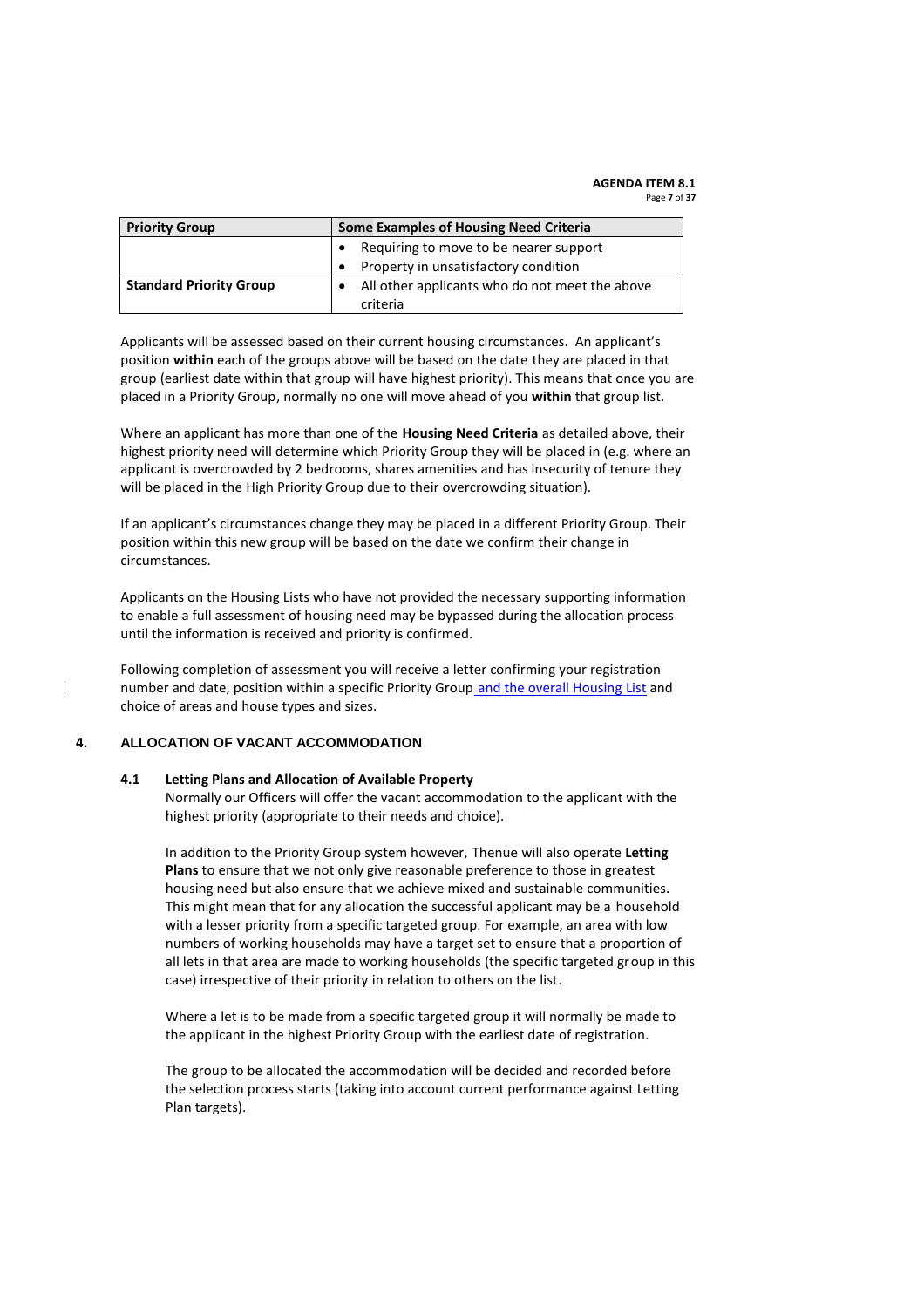#### **AGENDA ITEM 8.1** Page **8** of **37**

Our Board of Management, Registered Tenant Organisations and those Area Associations with a Minute of Agreement with Thenue, will review our Letting Plans as required. The Letting Plans may vary in different communities (see appendix 1 of detailed Allocation Policy for confirmation of our current Letting Plans).

Thenue also aims to assist in rebuilding and sustaining communities by carrying out sensitive allocations. Thenue aims wherever possible to achieve, in areas and blocks of housing, a balance of household compositions; a balance of ages; an avoidance of a clash of lifestyles; a range of life and employment experiences and the support of family networks.

#### **4.2 Choice**

Applicants can specify their preferences for a choice of areas and dwelling types. The size of property offered however, will normally be based on the number of bedspaces required for that household. **It should be noted however that on average we are only able to house around 105% of applicants in any given year due to the limited number of properties that become available.**

**Please see our detailed Allocation Policy if you require further information.**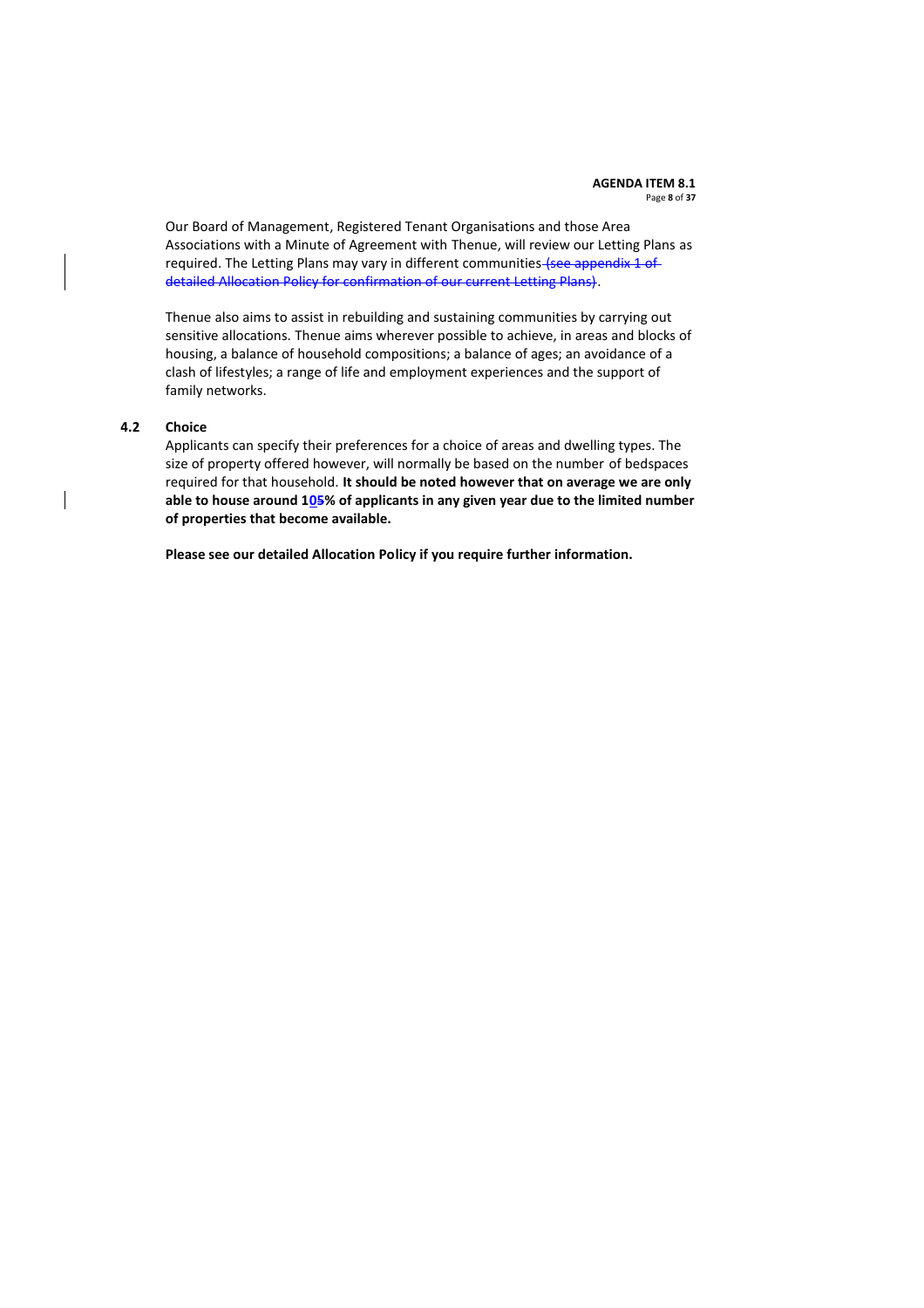#### **DETAILED ALLOCATION POLICY**

#### **NOTE: This should be read in conjunction with our Summary Allocation Policy.**

#### <span id="page-8-0"></span>**5. POLICY AIMS AND OBJECTIVES**

#### **Thenue's Allocation Policy sets out how we will:**

- Ensure fair and open access to applicants to our housing list;
- Give reasonable preference to those in greatest housing need;
- Make the best use of the housing stock,
- Balance community needs and individual needs to create and sustain strong communities.
- Maximise the opportunities for applicants to make informed choices by providing good information and advice about rehousing prospects; including alternative housing options.
- Reduce complexity and bureaucracy wherever possible by simplifying the application and allocation processes;
- Develop positive working relationships with other agencies such as local authorities and support agencies to identify and meet housing needs;
- Ensure that we keep appropriate records and maintain audit trails to ensure we are accountable for all our decisions
- Ensure the allocation process is transparent and can be easily understood by applicants and outside agencies.
- Regularly monitor who we let accommodation to and then review as appropriate our policy and letting targets.

### <span id="page-8-1"></span>**6. POLICY BACKGROUND**

This policy has been reviewed taking into account the Scottish Government's Practice Guide on Social Housing Allocations, current legislation and the Scottish Social Housing Charter.

The Scottish Social Housing Charter most relevant to this policy are:

#### *7, 8 and 9: Housing options*

*Social landlords work together to ensure that:*

*• people looking for housing get information that helps them make informed choices and* 

*decisions about the range of housing options available to them*

*• tenants and people on housing lists can review their housing options.*

*Social landlords ensure that:*

*• people at risk of losing their homes get advice on preventing homelessness.*

### **10: Access to social housing**

*Social landlords ensure that:*

*• people looking for housing find it easy to apply for the widest choice of social housing available and get the information they need on how the landlord allocates homes and their prospects of being housed.*

The relevant legislation includes the Equalities Act 2010, Matrimonial Homes (Family Protection)(Scotland) Act 1981, Housing (Scotland) Act 1987, Human Rights Act 1998, Crime and Disorder Act 1998, Housing (Scotland) Act 2001, Housing (Scotland) Act 2010, Homelessness etc. (Scotland) Act 2003, Anti-Social Behaviour Act 2004, Civil Partnership Act 2004. Family Law (Scotland) Act 2006, Housing (Scotland) Act 2014 and the GDPR.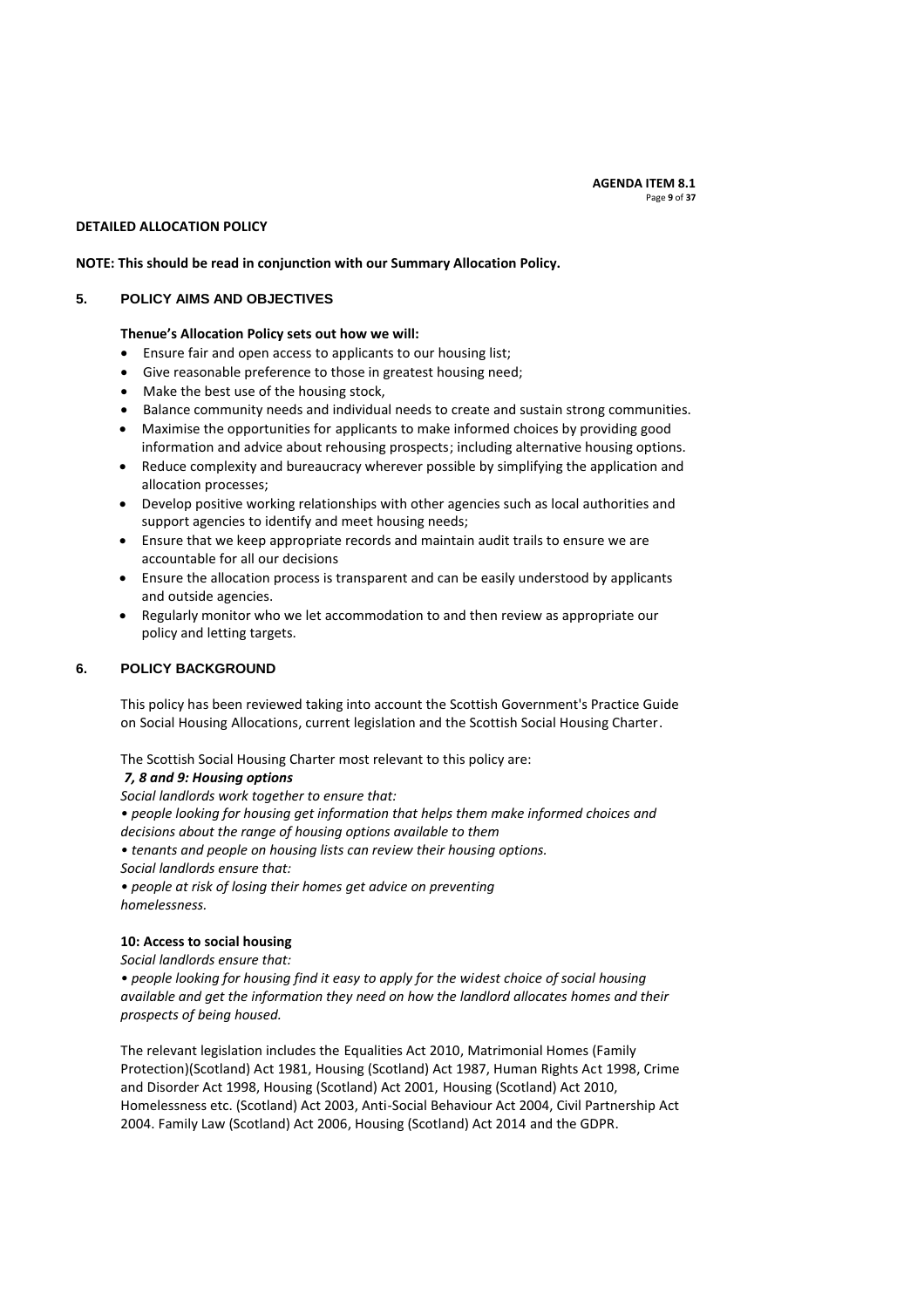# The Housing (Scotland) **Aact 2014** notes in particular:

 **Before making or altering its rules governing the priority of allocation of housing** a social landlord must consult with applicants, tenants and RTOs and prepare and publish a report on the consultation.

Minor changes to this policy not affecting the "**rules governing the priority of allocation of housing**" may be made without consultation.

### <span id="page-9-0"></span>**7. ASSESSMENT OF HOUSING NEED**

 $\overline{\phantom{a}}$ 

The table below outlines how an applicant's housing need will be assessed and which **Priority Group** applicants will be placed in. "Reasonable preference" is given to those applicants as outlined in the Housing Scotland Act 2014

| <b>Housing Need Criteria</b>                                                                                                                                                 | <b>Priority Group</b> |
|------------------------------------------------------------------------------------------------------------------------------------------------------------------------------|-----------------------|
| i) Overcrowding                                                                                                                                                              |                       |
| Overcrowding calculation:                                                                                                                                                    |                       |
| The occupancy levels assumed by Thenue are based on the                                                                                                                      |                       |
| following criteria:                                                                                                                                                          |                       |
| Normally there should be no more than two occupants in any<br>٠<br>bedroom.                                                                                                  |                       |
| Double bedroom for every adult couple/single person.<br>$\bullet$                                                                                                            |                       |
| Two children of the same sex under 13 years old may share a<br>$\bullet$<br>double bedroom.                                                                                  |                       |
| Two children under 8 years old regardless of sex may share a<br>٠<br>double bedroom.                                                                                         |                       |
| A child aged between $8 - 13$ years old may not share a<br>$\bullet$<br>bedroom with a child of the opposite sex.                                                            |                       |
| Any remaining members of the household over 13 years old<br>$\bullet$<br>require a separate bedroom.                                                                         |                       |
| For the purposes of assessment, if a child reaches either 8 years or<br>13 years within 6 months of the date of application, they are                                        |                       |
| considered to have reached 8 years or 13 years respectively.                                                                                                                 |                       |
| • For all calculations, a household including an expectant mother<br>will be considered as if it included the additional child from<br>three months before the birth is due. |                       |
| For households separated due to the lack of availability of suitable<br>housing the assessment is based as if the person was living with<br>the applicant's household.       |                       |
| Owners who apply for rehousing solely based on being                                                                                                                         |                       |
| overcrowded will only be awarded priority in exceptional                                                                                                                     |                       |
| circumstances. In other words thate fact that the owner is                                                                                                                   |                       |
| currently living in overcrowded circumstances will not be enough                                                                                                             |                       |
| to be awarded priority under this criteria.                                                                                                                                  |                       |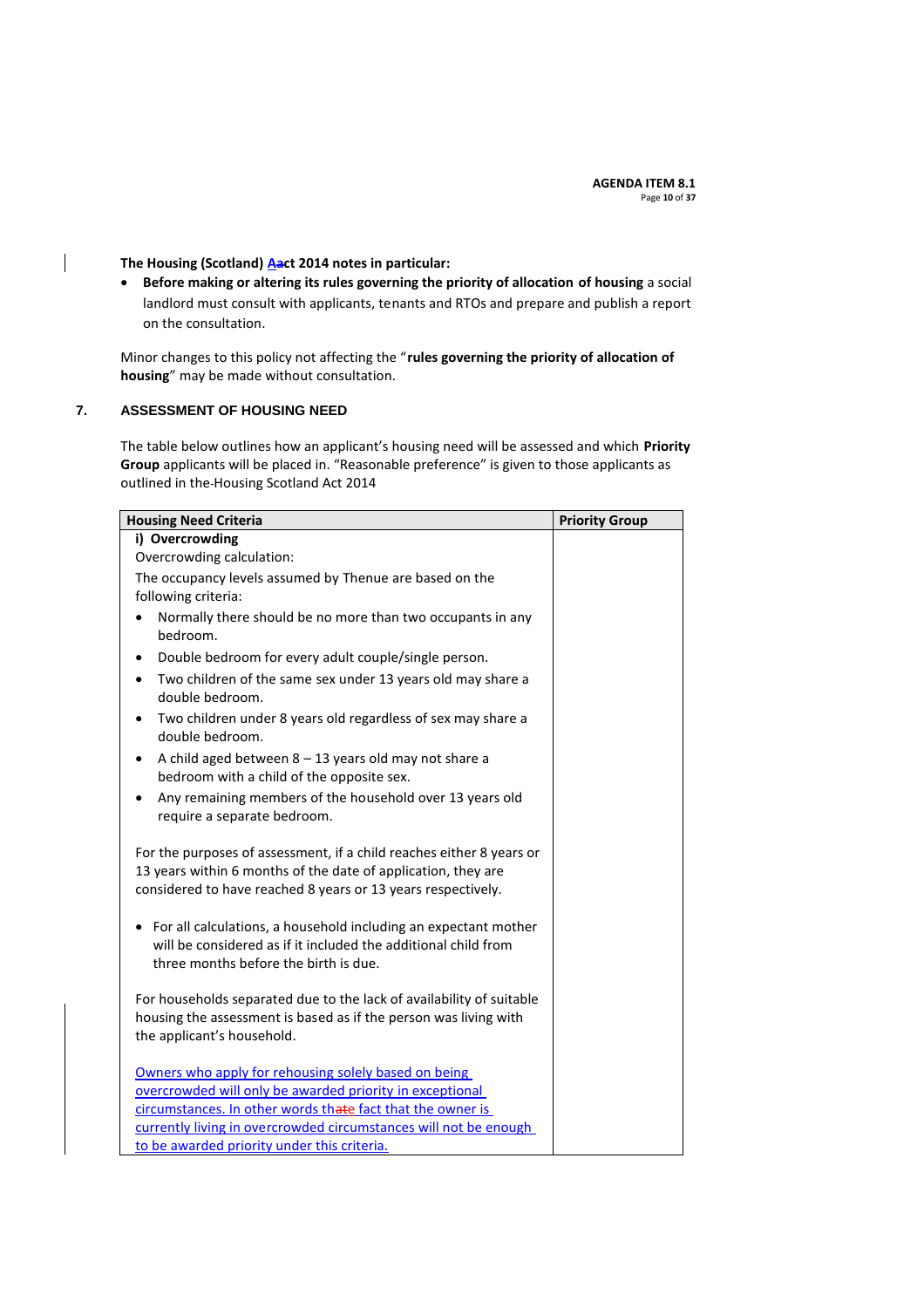#### **AGENDA ITEM 8.1** Page **11** of **37**

| <b>Housing Need Criteria</b>                                                                                                                                                                                                                                                                                                                                                                                             | <b>Priority Group</b>                          |
|--------------------------------------------------------------------------------------------------------------------------------------------------------------------------------------------------------------------------------------------------------------------------------------------------------------------------------------------------------------------------------------------------------------------------|------------------------------------------------|
| Overcrowding by 2 bedrooms or more                                                                                                                                                                                                                                                                                                                                                                                       | <b>High Priority</b>                           |
| Overcrowding by 1 bedroom                                                                                                                                                                                                                                                                                                                                                                                                | <b>Medium Priority</b>                         |
| ii) Underoccupation<br>Applicants who live in accommodation with more bedrooms than<br>are required. The criteria to determine occupancy levels for a<br>property will be similar to those used to determine over-crowding.<br>Owners who apply for rehousing solely based on under-occupying                                                                                                                            |                                                |
| their home will only be awarded priority in exceptional<br>circumstances. In other words thate fact that the owner is currently<br>living in a property with more bedrooms than required, will not be<br>enough to be awarded priority under this criteria                                                                                                                                                               |                                                |
| Applicants who are underoccupying their home by more than 1<br>bedroom<br>Applicants who are underoccupying their home by 1 bedroom.<br>Dining rooms and box rooms will not be included as excess to an<br>applicant's requirements.                                                                                                                                                                                     | <b>High Priority</b><br><b>Medium Priority</b> |
| iii) Unsatisfactory Housing<br>Where the property is:<br>a)                                                                                                                                                                                                                                                                                                                                                              |                                                |
| • In a dangerous condition, i.e. subject of a closing order or<br>pending major repairs scheme,<br>• Suffering from extensive water penetration or rising damp,<br>rendering the property well below wind and water tight<br>standard, or<br>Note: in the above cases Thenue would usually expect that a<br>Repairing Standard Enforcement Order has been issued under section<br>24 of the Housing (Scotland) Act 2006. | <b>High Priority</b>                           |
| b)<br>Where the property is:<br>Requiring substantial repairs,<br>Experiencing dampness/water penetration in part of the<br>property, or<br>Subject of a repairs order requiring works to the common                                                                                                                                                                                                                     | <b>Medium Priority</b>                         |
| areas and/or minor works<br>In order to be prioritised as a result of the above assessment, the<br>applicant must establish that the defects in the building exist and<br>are not being addressed by their landlord within a reasonable                                                                                                                                                                                  |                                                |
| timescale.<br>The scale and type of repairs required must adversely affect the<br>applicant's ability to make full use of the property.                                                                                                                                                                                                                                                                                  |                                                |
| iv) Lacking Amenities<br>Where an applicant lives in accommodation lacking one or more of<br>the following amenities:<br>Bath or Shower                                                                                                                                                                                                                                                                                  | <b>High Priority</b>                           |

 $\overline{\phantom{a}}$ 

 $\overline{\phantom{a}}$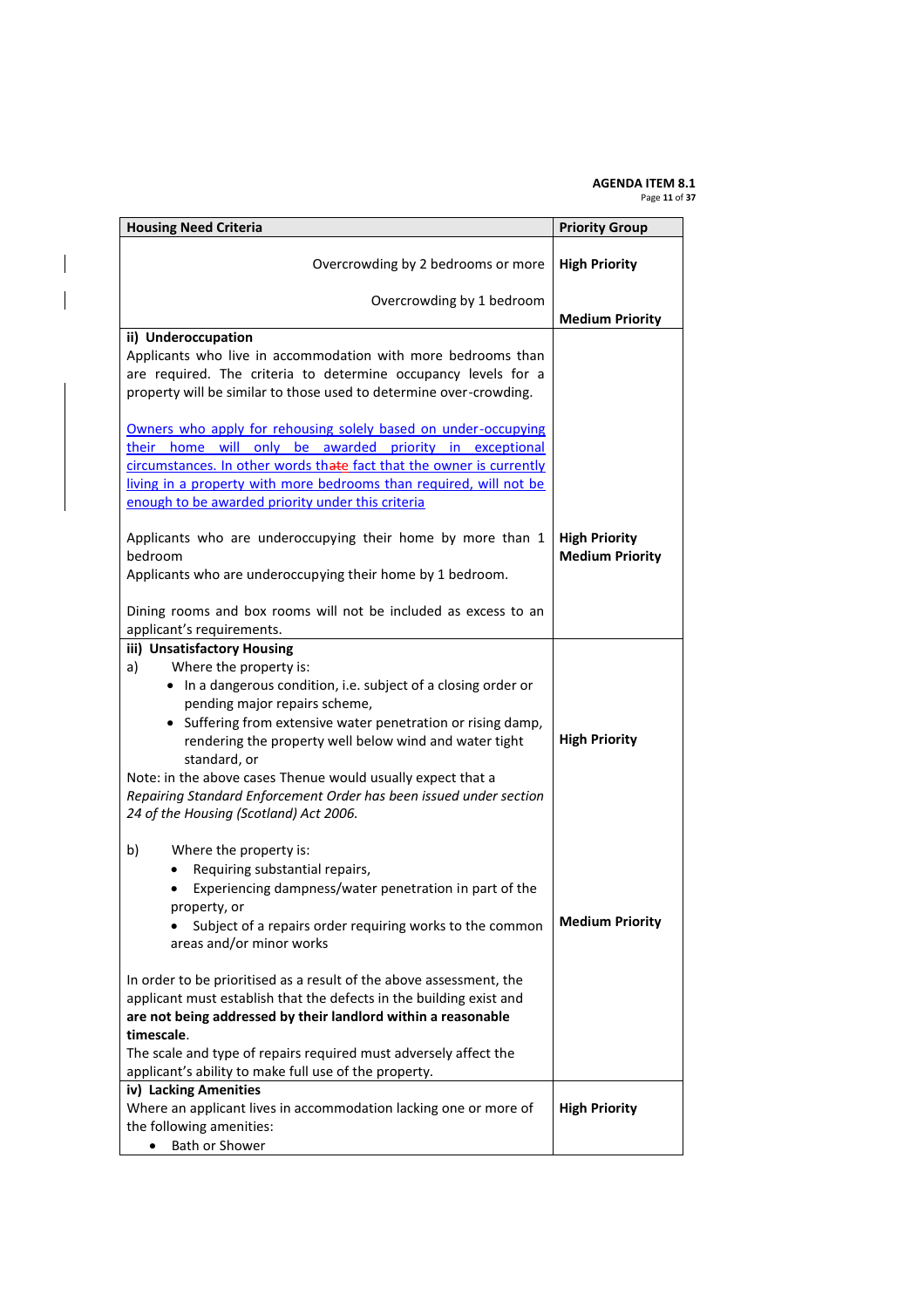#### **AGENDA ITEM 8.1** Page **12** of **37**

|           | <b>Housing Need Criteria</b>                                           | <b>Priority Group</b>    |
|-----------|------------------------------------------------------------------------|--------------------------|
| $\bullet$ | Inside Toilet                                                          |                          |
| $\bullet$ | Hot water supply to the kitchen and/or bathroom                        |                          |
|           | v) Sharing Amenities                                                   |                          |
|           | Where the applicant shares the facilities listed with people who are   | <b>Medium Priority</b>   |
|           | not part of their immediate family:                                    |                          |
|           | Toilet                                                                 |                          |
|           | Bathroom                                                               |                          |
|           | Kitchen<br>Living Room                                                 |                          |
| $\bullet$ | vi) Insecurity of Tenure                                               |                          |
| a)        | Where an applicant has no permanent tenancy or security of             | <b>Medium Priority</b>   |
|           | tenure and is not living in the family home.                           |                          |
|           |                                                                        |                          |
| b)        | Where an applicant is living in tied accommodation as a                | <b>High Priority</b>     |
|           | condition of their employment and they have to leave that              |                          |
|           | accommodation through no fault of their own (This also                 |                          |
|           | applies to cases where an applicant is the partner of a                |                          |
|           | deceased person and the accommodation was tied to the                  |                          |
|           | deceased person's employment and another employee                      |                          |
|           | requires the accommodation).                                           |                          |
|           |                                                                        |                          |
|           |                                                                        |                          |
|           |                                                                        | <b>Standard Priority</b> |
| c)        | Where an applicant is living with parents or other members             |                          |
|           | of the immediate family.                                               |                          |
| d)        | Where an applicant is living in hostel accommodation.                  | <b>Medium Priority</b>   |
|           |                                                                        | <b>Medium Priority</b>   |
| e)        | Where an applicant 's sole residence is a mobile home or               |                          |
|           | caravan.                                                               | <b>High Priority</b>     |
|           |                                                                        |                          |
| f)        | Where an applicant is a young person (between the age of               |                          |
|           | 16 - 25 years) leaving residential care provided by a local            |                          |
|           | authority, and as part of an agreed Pathways Assessment                |                          |
|           | Process                                                                |                          |
|           |                                                                        |                          |
|           | Thenue will require written supporting evidence and a home visit       |                          |
|           | may be carried out to confirm need.                                    |                          |
|           | vii) Providing or Receiving Support                                    |                          |
|           | Applicants need to live in a particular location to receive daily      |                          |
|           | support from friends/relatives where support is not available in       | <b>Medium Priority</b>   |
|           | current location.                                                      |                          |
|           | Applicants need to give daily support to friend/relatives where no     | <b>Medium Priority</b>   |
|           | other person within the locality is able to provide such support.      |                          |
|           |                                                                        |                          |
|           | Note: Priority will be given to those applicants who require to travel |                          |
|           | more than 30 minutes by public transport to give or receive support.   |                          |
|           | viii) Employment/Child Care/Education                                  |                          |
|           | Where an applicant has previously been unemployed and has              | <b>Medium Priority</b>   |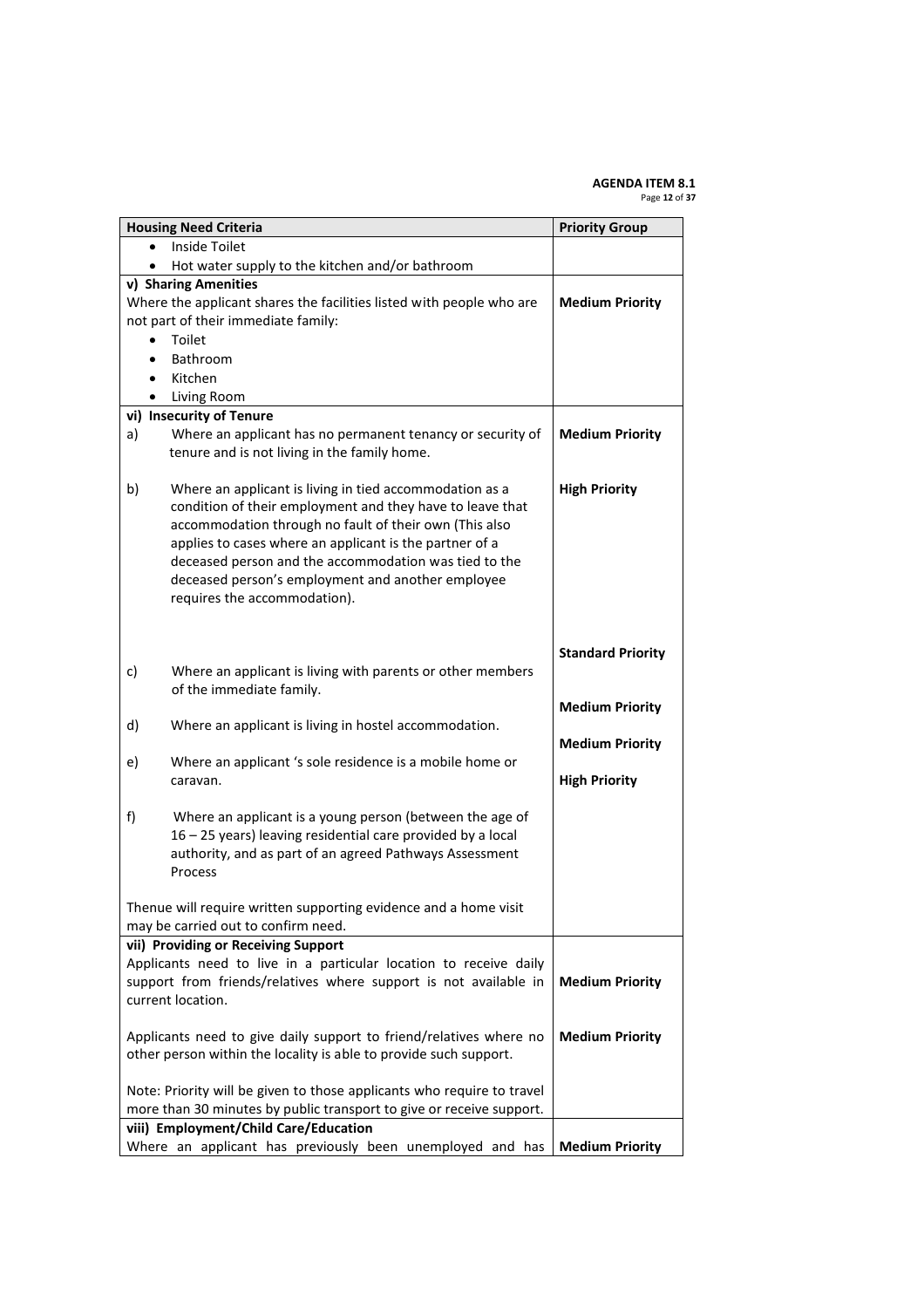#### **AGENDA ITEM 8.1** Page **13** of **37**

| <b>Housing Need Criteria</b>                                                                                                                                                                                                                 | <b>Priority Group</b>  |
|----------------------------------------------------------------------------------------------------------------------------------------------------------------------------------------------------------------------------------------------|------------------------|
| obtained employment and wishes to move to be nearer that<br>employment.<br>Where an applicant has been transferred by his/her employer and                                                                                                   |                        |
| wishes to move to be closer to that employment.<br>ix) Childcare                                                                                                                                                                             |                        |
| Where parents need daily childcare assistance from relatives or<br>friends because of employment, transport problems, the child's<br>educational needs, or where the child has severe physical disability<br>or severe behavioural problems. | <b>Medium Priority</b> |
| x) Education<br>When current housing circumstances affect access to appropriate<br>educational facilities. These may include:                                                                                                                | <b>Medium Priority</b> |
| Where a child has "severe low incidence disabilities" and their needs<br>are being catered for within a Glasgow City Council school.                                                                                                         |                        |
| Where severe disruption to the education of a child is threatened -<br>such as where a family is forced to move out of accommodation and<br>a child is due to sit certificate level examinations within the current<br>school session.       |                        |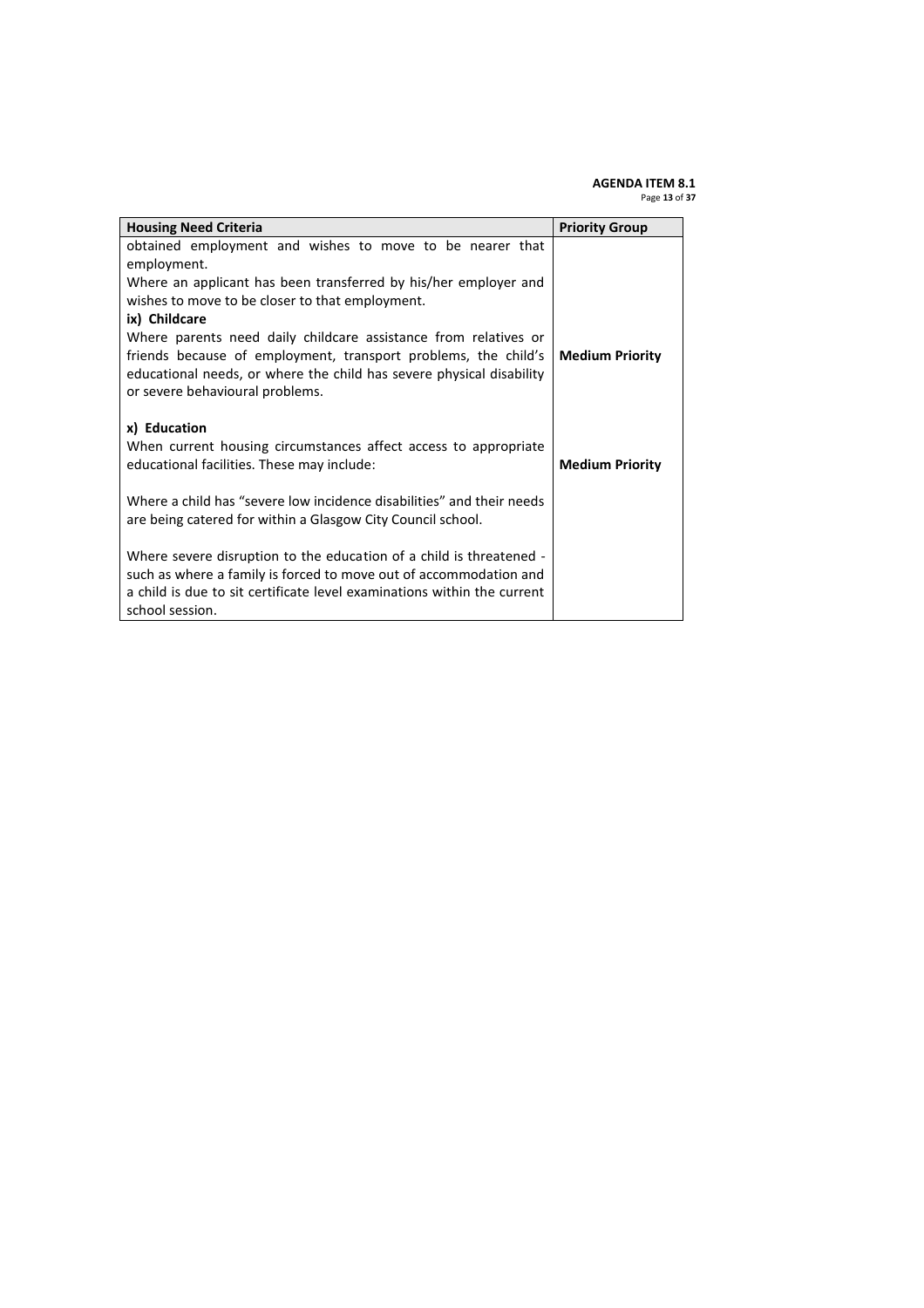#### **AGENDA ITEM 8.1** Page **14** of **37**

| <b>Housing Need Criteria</b>                                                                                                                                                                         | <b>Priority Group</b>    |
|------------------------------------------------------------------------------------------------------------------------------------------------------------------------------------------------------|--------------------------|
| xi) Retirement Housing                                                                                                                                                                               | Urgent, Homeless,        |
| Thenue provides retirement housing to help vulnerable, older                                                                                                                                         | High, Medium or          |
| people maintain their independence in self-contained housing and                                                                                                                                     | <b>Standard</b>          |
| out of residential or nursing home care for as long as possible.                                                                                                                                     |                          |
| Retirement housing will normally be allocated to persons who are<br>60 years old or over whose support and housing assessments                                                                       |                          |
| demonstrate that the accommodation and support service is                                                                                                                                            |                          |
| appropriate to their needs. The criteria applied to the housing need                                                                                                                                 |                          |
| element of the assessment process will comply with Section 8 of this                                                                                                                                 |                          |
| policy and applicants will be placed within their appropriate Priority                                                                                                                               |                          |
| Group based on their date of registration.                                                                                                                                                           |                          |
| In joint applications only one applicant needs to fulfil the age<br>criteria. Applications will be considered from persons under 60<br>years where acute medical and support needs can be met by the |                          |
| allocation of retirement housing.                                                                                                                                                                    |                          |
| xii) Supported Housing                                                                                                                                                                               | <b>Urgent, Homeless,</b> |
| Thenue will consider referrals from appropriate agencies seeking to                                                                                                                                  | High, Medium or          |
| secure rehousing in our supported housing projects for applicants                                                                                                                                    | <b>Standard</b>          |
| requiring a care and support package. Thenue will require:                                                                                                                                           |                          |
| the applicant to qualify for housing in accordance with the<br>Allocation Policy;                                                                                                                    |                          |
| the applicant's needs to be able to be met by the care and<br>support service available within the supported housing<br>project;                                                                     |                          |
| the agency to be registered with the Care Inspectorate and<br>be on the local authority's Restricted Standing List of<br><b>Accredited Providers.</b>                                                |                          |
| The criteria applied to the housing need element of the assessment                                                                                                                                   |                          |
| process will comply with Section 8 7 of this policy and applicants will                                                                                                                              |                          |
|                                                                                                                                                                                                      |                          |
| be placed within their appropriate Priority Group based on their                                                                                                                                     |                          |
| date of registration.                                                                                                                                                                                |                          |
| xiii) Domestic Abuse and Harassment                                                                                                                                                                  |                          |
| Where an applicant is vulnerable as a result of threatened or actual                                                                                                                                 | <b>Urgent Priority</b>   |
| domestic abuse, racial, sectarian, homophobic, transphobic or other                                                                                                                                  |                          |
| harassment Thenue will offer "Like-for Like" housing. This will                                                                                                                                      |                          |
| normally be away from the tenant or applicant's local area. Thenue                                                                                                                                   |                          |
|                                                                                                                                                                                                      |                          |
| will seek to satisfy itself that the applicant's situation would be                                                                                                                                  |                          |
| improved by alternative housing. A maximum of two offers of                                                                                                                                          |                          |
| accommodation will be made for all applicant types.                                                                                                                                                  |                          |
| By taking a victim led approach, Thenue recognises that no one                                                                                                                                       |                          |
| should live in fear of violence or abuse from a current or former                                                                                                                                    |                          |
| partner. Thenue will provide information and advice on possible                                                                                                                                      |                          |
| courses of action to respond to the immediate situation and to deal                                                                                                                                  |                          |
| with the longer term. An Information Sheet "Domestic Abuse -                                                                                                                                         |                          |
| Rehousing Advice" will also be issued to applicants which provides a                                                                                                                                 |                          |

 $\overline{\phantom{a}}$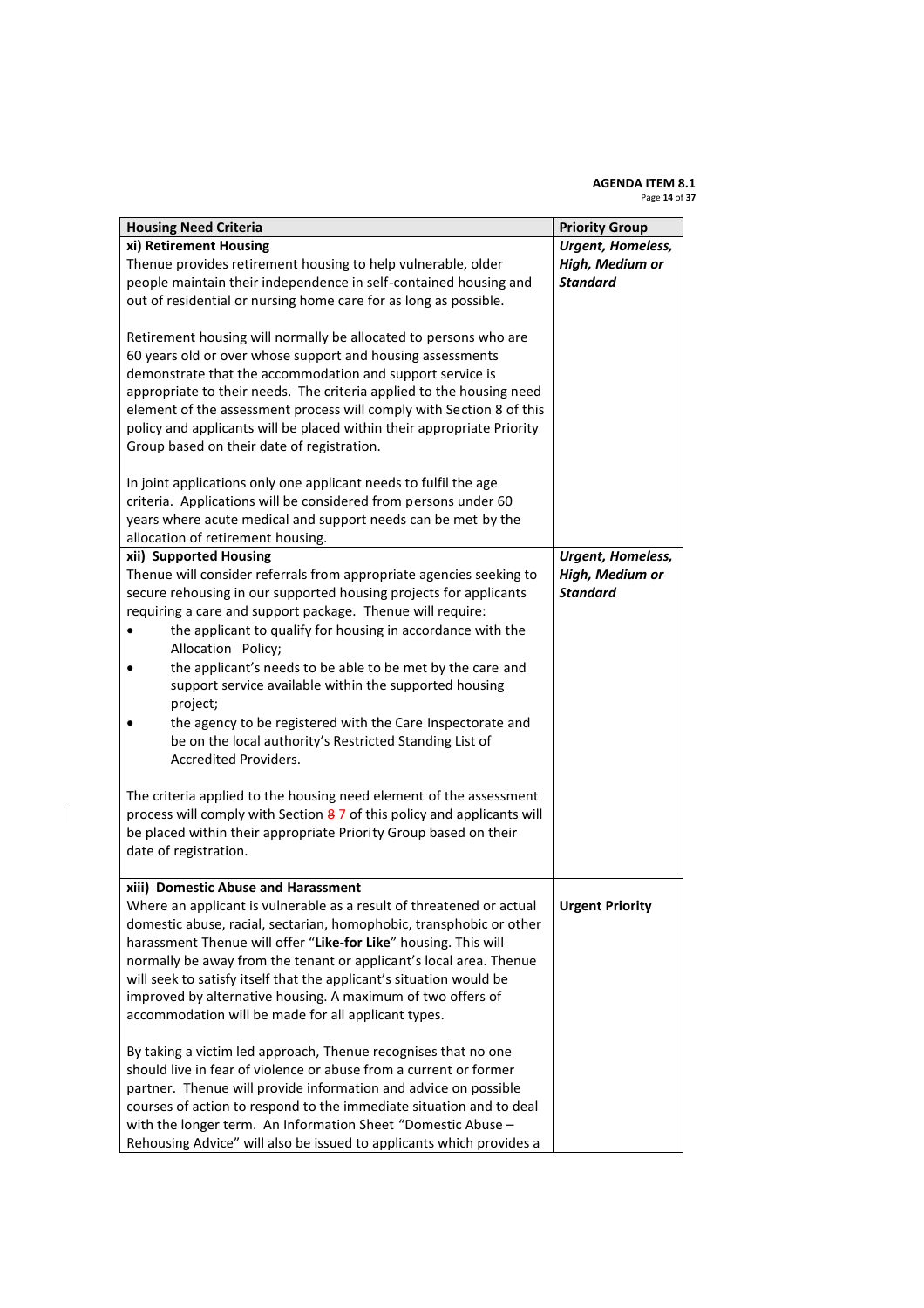#### **AGENDA ITEM 8.1** Page **15** of **37**

| <b>Housing Need Criteria</b>                                            | <b>Priority Group</b>  |
|-------------------------------------------------------------------------|------------------------|
| list of appropriate agencies and contact information.                   |                        |
| Priority will not normally be awarded when the applicant's              |                        |
| registered social landlord or referral agency is not actively pursuing  |                        |
| other housing on their behalf.                                          |                        |
| Note: if we have evidence that the harassment is at least partly the    |                        |
| result of the victim's own anti-social behaviour we may not award       |                        |
| urgent priority. This does not apply to domestic abuse cases.           |                        |
| xiv) Medical Need                                                       |                        |
| Applicants whose ill health is caused or significantly worsened by      | <b>High Priority</b>   |
| their current housing conditions and whose condition is likely to be    |                        |
| improved by living in other housing.                                    |                        |
|                                                                         |                        |
| Applicants whose ill health is significantly affected by their current  | <b>Medium Priority</b> |
| housing conditions and whose condition is likely to be improved by      |                        |
| living in other housing.                                                |                        |
|                                                                         |                        |
| An independent assessment may be requested by Thenue to verify          |                        |
| an applicant's medical circumstances.                                   |                        |
|                                                                         |                        |
| Note: there are a limited number of illnesses that can be alleviated    |                        |
| by a move to a different house. These usually result in ongoing         |                        |
| mobility difficulties, caused by the physical properties of the current |                        |
| house.                                                                  |                        |
|                                                                         |                        |
| The housing conditions above, will relate mostly to the physical        |                        |
| properties of the house and will therefore not normally include         |                        |
| conditions that relate to:                                              |                        |
| Homelessness,                                                           |                        |
| • Relationship breakdowns, or                                           |                        |
| • Financial difficulties.                                               |                        |
|                                                                         |                        |
| Medical priority will not usually apply where current                   |                        |
| accommodation is at ground level, and the house is suitable for the     |                        |
| person's medical needs or has been prioritised for adaptation.          |                        |
|                                                                         |                        |
| In order to be assessed for medical priority, applicants must           |                        |
| complete the medical section of the registration form. Other            |                        |
| supporting evidence may be asked for and we may carry out a home        |                        |
| visit.                                                                  |                        |
|                                                                         |                        |
| Applicants placed in medical priority group will normally be offered    |                        |
| housing which matches their medical need.                               |                        |
|                                                                         |                        |
| Where more than one person in the applicant's household is placed       |                        |
| in a medical category, only the highest or one (where equal priority    |                        |
| has been awarded) medical category will be taken into account.          |                        |
|                                                                         |                        |
| Applicants with a medical priority who consider that their medical      |                        |
| circumstances have changed, may submit additional supporting            |                        |
| information to Thenue for review.                                       |                        |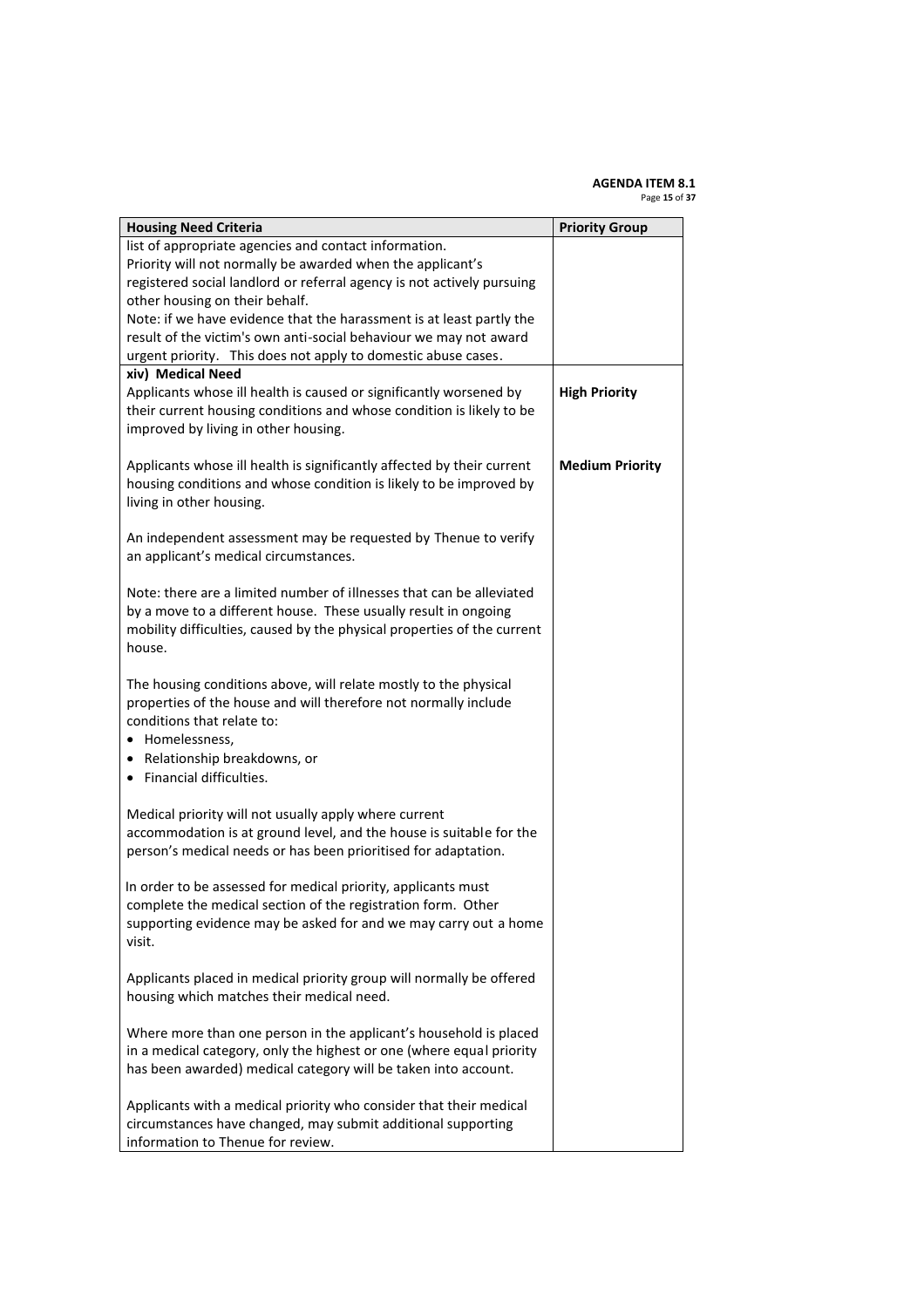#### **AGENDA ITEM 8.1** Page **16** of **37**

|    | <b>Housing Need Criteria</b>                                        | <b>Priority Group</b>    |
|----|---------------------------------------------------------------------|--------------------------|
|    | xv) Homelessness Section 5 Referrals Group                          |                          |
|    | Thenue will deal with homeless applicants in accordance with its    | <b>Homeless Referral</b> |
|    | obligations under the Housing (Scotland) Act 2001 and Section 5 of  | Group                    |
|    | Homelessness etc. (Scotland) Act 2003.                              |                          |
|    |                                                                     |                          |
|    | Thenue will co-operate and implement agreed protocols to help the   |                          |
|    | local authority meet its obligations under the relevant Acts.       |                          |
|    | xvi) Special Cases                                                  |                          |
|    | The Head of Housing will submit cases to the Board of Management-   | <b>Urgent Priority</b>   |
|    | Executive Team for its consideration. The cases will be anonymous.  |                          |
| a) | A special case is defined as being where an applicant's             |                          |
|    | circumstances are not taken into account within the normal          |                          |
|    | allocation policy or where a combination of factors occur           |                          |
|    | creating a situation that merits special consideration.             |                          |
|    |                                                                     |                          |
| b) | An individual granted priority by the Board of Management-          |                          |
|    | Executive Team will be offered accommodation in                     |                          |
|    | accordance with the Board's Executive Team's decision.              |                          |
| c) | Applicants who refuse two offers of accommodation in                |                          |
|    | accordance with the Board's Executive Team's decision will          |                          |
|    | lose the priority                                                   |                          |
|    |                                                                     |                          |
| d) | Where there is more than one applicant with the same                |                          |
|    | priority qualifying for a specific allocation under this            |                          |
|    | category, they will be considered in order of the date of the       |                          |
|    | decision by the Board of Management Executive Team.                 |                          |
|    | xvii) Guaranteed Rehousing                                          |                          |
| a) | Where a Thenue tenant wishes to give up the tenancy in              | <b>High Priority</b>     |
|    | order to move to residential accommodation, hospital, a             |                          |
|    | group tenancy, or to live with a close relative to receive or       |                          |
|    | provide essential support, a guarantee of rehousing with            |                          |
|    | Thenue may be given. Applications must be submitted in              |                          |
|    | writing before the Thenue tenancy is terminated.                    |                          |
|    | In these circumstances, any accommodation offered will not          |                          |
|    | normally be in higher demand than the house originally              |                          |
|    | vacated.                                                            |                          |
|    | Where a Thenue tenant is residing in a wheelchair designed          |                          |
| b) | or wheelchair adapted property and there is no longer a             | <b>Urgent Priority</b>   |
|    | need for that type of property within the existing household,       |                          |
|    | and the tenant is willing to accept an offer of a suitable          |                          |
|    |                                                                     |                          |
|    | alternative property, the Association will award Urgent             |                          |
|    | Priority. This Priority will be awarded to the tenant for a         |                          |
|    | property which meets their existing household need (unless          |                          |
|    | approved by the Head of Housing).                                   |                          |
|    | xviii) Relationship Breakdown (where still resident together in the | <b>Medium Priority</b>   |
|    | family home)                                                        |                          |

 $\overline{\phantom{a}}$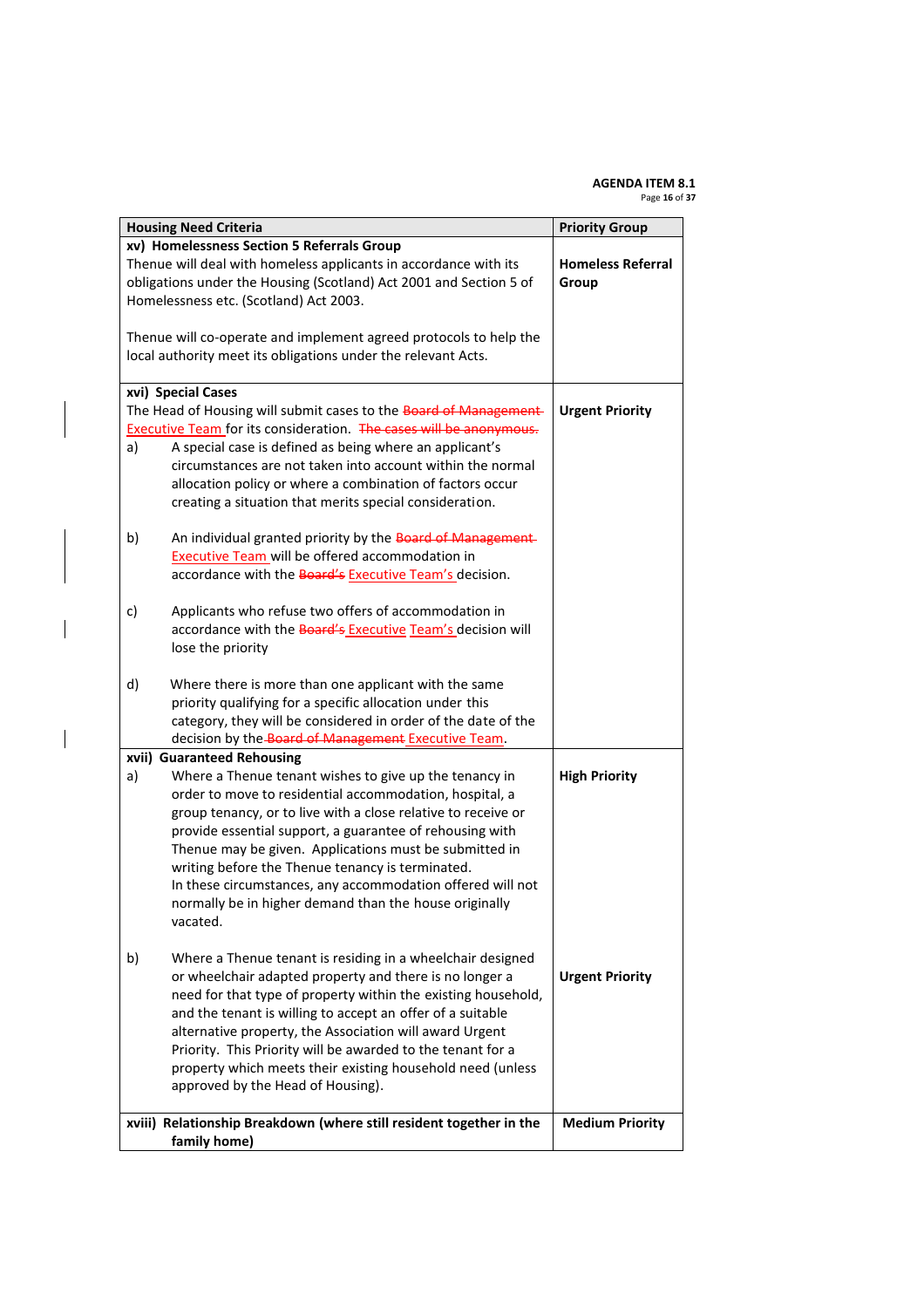#### **AGENDA ITEM 8.1** Page **17** of **37**

|    | <b>Housing Need Criteria</b><br><b>Priority Group</b>                                                                                                                                                                                                                                                                                                         |  |  |
|----|---------------------------------------------------------------------------------------------------------------------------------------------------------------------------------------------------------------------------------------------------------------------------------------------------------------------------------------------------------------|--|--|
| a) | Thenue will try to respond sympathetically to requests for<br>rehousing or for transfer of tenancy from parties who are<br>the subject of any relationship breakdown.                                                                                                                                                                                         |  |  |
| b) | Due to restrictions imposed by the size and location of its<br>stock, Thenue may not always be in a position to respond in<br>respect of any application for rehousing in the manner<br>sought by or acceptable to the applicant. In these cases,<br>advice will be given to the applicant on rehousing<br>opportunities via alternative agencies.            |  |  |
| c) | Thenue seeks to provide information to applicants in relation<br>to their status under the terms of the homeless legislation<br>and Matrimonial Homes (Family Protection) (Scotland) Act<br>1981 and Civil Partnership Act 2004 to enable them to seek<br>advice and assistance.                                                                              |  |  |
| d) | Thenue will seek to satisfy itself that a<br>partnership/relationship has existed and is one of marriage;<br>civil partnership, common law, or cohabitation (including<br>same sex relationships).                                                                                                                                                            |  |  |
| e) | Where Thenue is satisfied that a relationship did exist it will<br>require the applicant to provide satisfactory evidence that:                                                                                                                                                                                                                               |  |  |
|    | • the parties have separated as a consequence of the<br>marriage/relationship having irretrievably broken down<br>$\bullet$ there is no alternative accommodation available to the<br>applicant.                                                                                                                                                              |  |  |
| f) | Before considering an offer of rehousing, Thenue will take<br>into account any decisions regarding custody of dependants.                                                                                                                                                                                                                                     |  |  |
|    | xix) Applicants in Redevelopment Areas                                                                                                                                                                                                                                                                                                                        |  |  |
|    | Thenue in helping to rebuild communities may be involved in<br><b>Urgent Priority</b><br>redevelopment programmes requiring the demolition or<br>improvement of housing.                                                                                                                                                                                      |  |  |
| a) | Applicants in this group have to be rehoused by Thenue to<br>enable the redevelopment programme to proceed.                                                                                                                                                                                                                                                   |  |  |
| b) | Applicants who refuse two offers of suitable accommodation<br>will lose their priority under the Urgent Priority Group.                                                                                                                                                                                                                                       |  |  |
| c) | Where a tenant of a Thenue house is being transferred on<br>account of site development, the refusal of two offers of<br>suitable accommodation (as laid down in the Housing<br>(Scotland) Act 2001, Schedule 2, Part 2) without a reason<br>satisfactory to Thenue will result in Thenue raising<br>proceedings for recovery of possession of the house. The |  |  |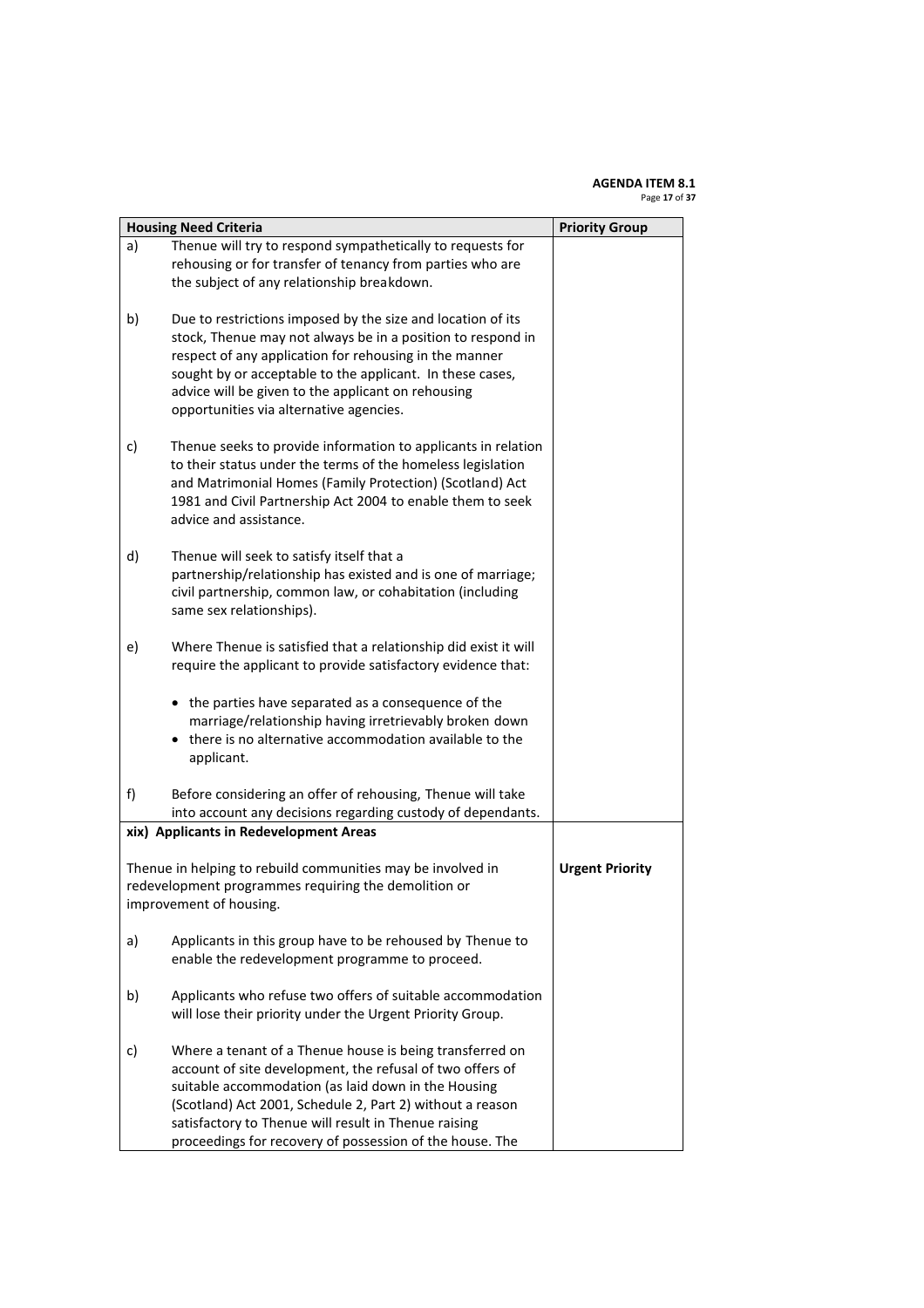#### **AGENDA ITEM 8.1** Page **18** of **37**

| <b>Housing Need Criteria</b><br><b>Priority Group</b>                                                                                                                                                                                                                                                                                                                                                                     |                        |  |
|---------------------------------------------------------------------------------------------------------------------------------------------------------------------------------------------------------------------------------------------------------------------------------------------------------------------------------------------------------------------------------------------------------------------------|------------------------|--|
| second house which has been offered and refused will be                                                                                                                                                                                                                                                                                                                                                                   |                        |  |
| held as alternative accommodation.                                                                                                                                                                                                                                                                                                                                                                                        |                        |  |
|                                                                                                                                                                                                                                                                                                                                                                                                                           |                        |  |
| d)<br>Priority will be awarded to achieve the agreed<br>redevelopment programme and be in the best interests of<br>the Association. Usually the following priorities will apply.<br>Tenants living in, or decanted from property in the<br>current phase of demolition or redevelopment.<br>Tenants living in property in future phases of demolition<br>$\bullet$<br>or redevelopment who have a medical condition which |                        |  |
| could be alleviated by a move, or are overcrowded.                                                                                                                                                                                                                                                                                                                                                                        |                        |  |
| Tenants living in a close with no other residents.<br>٠                                                                                                                                                                                                                                                                                                                                                                   |                        |  |
| All other tenants living in properties scheduled for<br>$\bullet$<br>demolition                                                                                                                                                                                                                                                                                                                                           |                        |  |
| Within the above categories, applicants will be further<br>$\bullet$                                                                                                                                                                                                                                                                                                                                                      |                        |  |
| prioritised by date of entry to the property.                                                                                                                                                                                                                                                                                                                                                                             |                        |  |
| Priority may be given to applicants where Thenue has entered<br>e)<br>into a formal agreement with their landlord to assist with their<br>development programme. The level of priority to be awarded                                                                                                                                                                                                                      |                        |  |
| will be approved by the Association's Housing Board of                                                                                                                                                                                                                                                                                                                                                                    |                        |  |
| Management-Sub-Committee.                                                                                                                                                                                                                                                                                                                                                                                                 |                        |  |
| xx) Special Cases - Two for One                                                                                                                                                                                                                                                                                                                                                                                           | <b>High Priority</b>   |  |
| Where two or more tenants of Thenue wish to be rehoused                                                                                                                                                                                                                                                                                                                                                                   |                        |  |
| together, and such a move would result in two or more properties                                                                                                                                                                                                                                                                                                                                                          |                        |  |
| becoming available for reletting.                                                                                                                                                                                                                                                                                                                                                                                         |                        |  |
| xxi) Management Transfers                                                                                                                                                                                                                                                                                                                                                                                                 |                        |  |
| Thenue will temporarily house tenants to alternative                                                                                                                                                                                                                                                                                                                                                                      | <b>Urgent Priority</b> |  |
| accommodation in case of fire, flood, and major repairs.                                                                                                                                                                                                                                                                                                                                                                  |                        |  |
| Thenue will consider a tenant's request to make the temporary<br>allocation a permanent let where the:                                                                                                                                                                                                                                                                                                                    |                        |  |
| Decant property is of similar type, similar or lower<br>۰                                                                                                                                                                                                                                                                                                                                                                 |                        |  |
| demand,<br>Tenant is vulnerable and under occupying their tenancy                                                                                                                                                                                                                                                                                                                                                         |                        |  |
| and                                                                                                                                                                                                                                                                                                                                                                                                                       |                        |  |
| Decant is provided for more than 6 months.                                                                                                                                                                                                                                                                                                                                                                                |                        |  |
| The Head of Housing may also consider a Management Transfer of a<br>tenant where all other alternatives to resolving a serious neighbour<br>dispute have failed.                                                                                                                                                                                                                                                          | <b>High Priority</b>   |  |
| xxii) Referrals                                                                                                                                                                                                                                                                                                                                                                                                           |                        |  |
| Thenue will consider referrals from partner organisations who are                                                                                                                                                                                                                                                                                                                                                         | <b>High Priority</b>   |  |
| operating a supported housing project and whose residents are                                                                                                                                                                                                                                                                                                                                                             |                        |  |
| seeking rehousing to one of Thenue's areas. Referrals made will be                                                                                                                                                                                                                                                                                                                                                        |                        |  |
| considered by the Housing and Support Manager on an individual                                                                                                                                                                                                                                                                                                                                                            |                        |  |
| basis and will normally require to satisfy the qualifying criteria set                                                                                                                                                                                                                                                                                                                                                    |                        |  |
| out in this policy. A Letting Plan target for such referrals will be                                                                                                                                                                                                                                                                                                                                                      |                        |  |
| agreed on an annual basis by the Association's Housing Board of<br>Management-Sub-Committee. The number of referrals rehoused in                                                                                                                                                                                                                                                                                          |                        |  |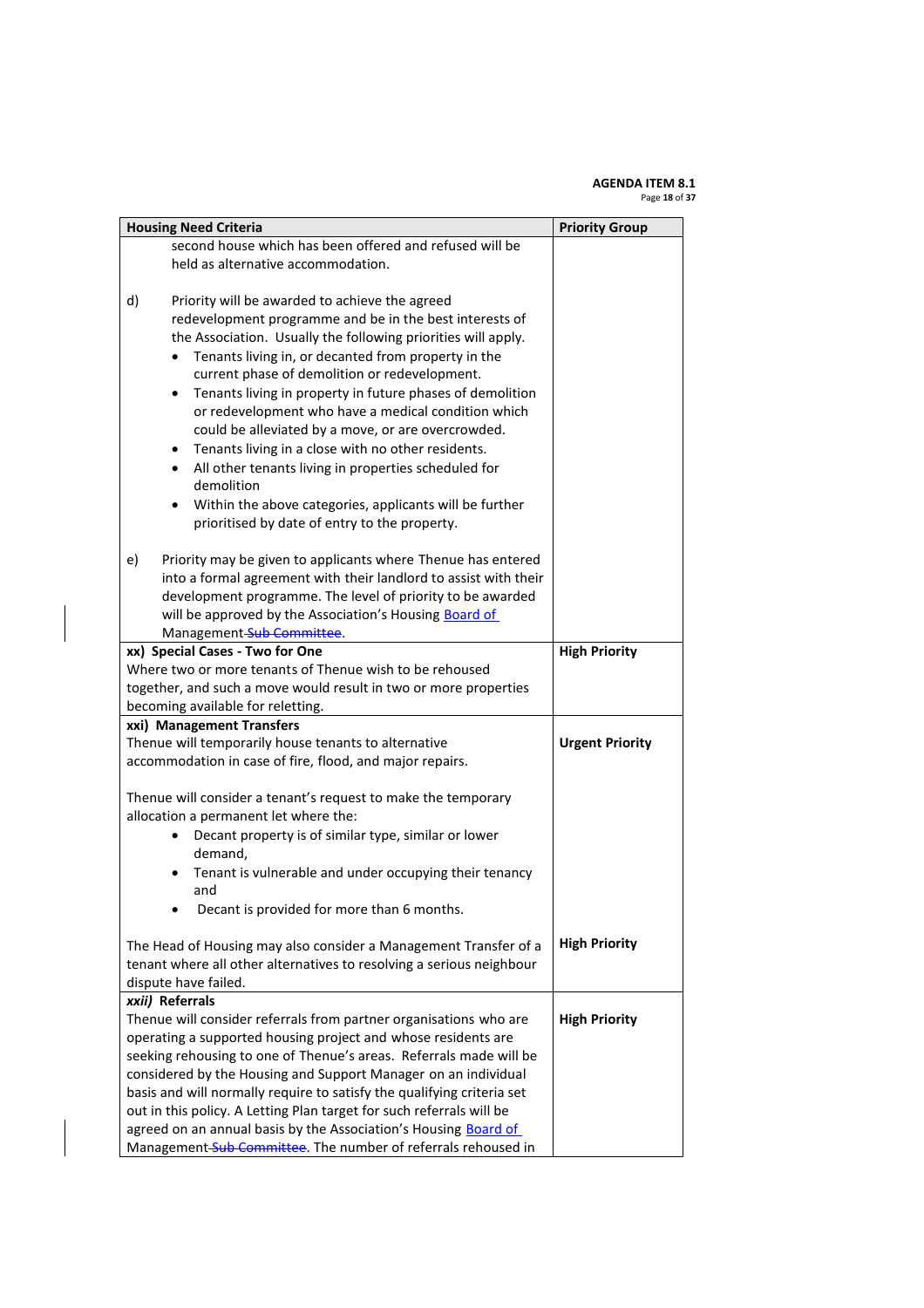#### **AGENDA ITEM 8.1** Page **19** of **37**

| <b>Housing Need Criteria</b>                                                                                                                                                                                                                                                                                                                                                 | <b>Priority Group</b> |
|------------------------------------------------------------------------------------------------------------------------------------------------------------------------------------------------------------------------------------------------------------------------------------------------------------------------------------------------------------------------------|-----------------------|
| this category will be reported to the Board of Management.                                                                                                                                                                                                                                                                                                                   |                       |
| xxiii Urgent Priority                                                                                                                                                                                                                                                                                                                                                        |                       |
| Where Urgent Priority is awarded on the basis of severe harassment<br>or domestic abuse; management transfers or special cases, the<br>applicant may retain the Urgent Priority for a period of up to 6<br>months. If the applicant has not been rehoused within that period,<br>the Association will review the application and may remove the<br>award of Urgent Priority. |                       |

### <span id="page-18-0"></span>**9. ASSESSMENT OF ACCOMMODATION REQUIRED**

When deciding the number of bedrooms needed:

- two children of the same sex under 13 years old may share a double bedroom.
- two children under 8 years old regardless of sex may share a double bedroom.
- a child aged between 8 13 years old may not share a bedroom with a child of the opposite sex.
- any remaining members of the household over 13 years old require a separate bedroom.

Offers of large family housing may be made where it improves an applicant's current overcrowding but still leaves them overcrowded by **no more than** one bedroom (as long as it does not result in statutory overcrowding).

Single people or couples will not normally be considered for 3-apartment (2 bedrooms) properties unless

- there are no 2 or 3 person households eligible for consideration,
- there are no 2 apartment properties available in the requested area/s
- they are a Thenue tenant transferring from a larger house due to underoccupation of their existing house
- or Thenue's Board of Management has taken a decision to allow under occupation to minimise future turnover.

### <span id="page-18-1"></span>**10. ALLOCATION REQUIREMENTS FOR THENUE TENANTS**

### **10.1 Household Members**

In considering whether or not someone is a member of the household, the following criteria will apply:

- permanent members of a tenant's household are those individuals who are formally registered on the household record form as household members or who have our written permission to live there and will include any dependants where shared access arrangements are in place;
- applicants who are approved by Social Work Services as suitable for fostering, or adoption or kinship care, will be assessed as if the dependants are living with the applicant's household.
- lodgers are not considered permanent members of a tenant's household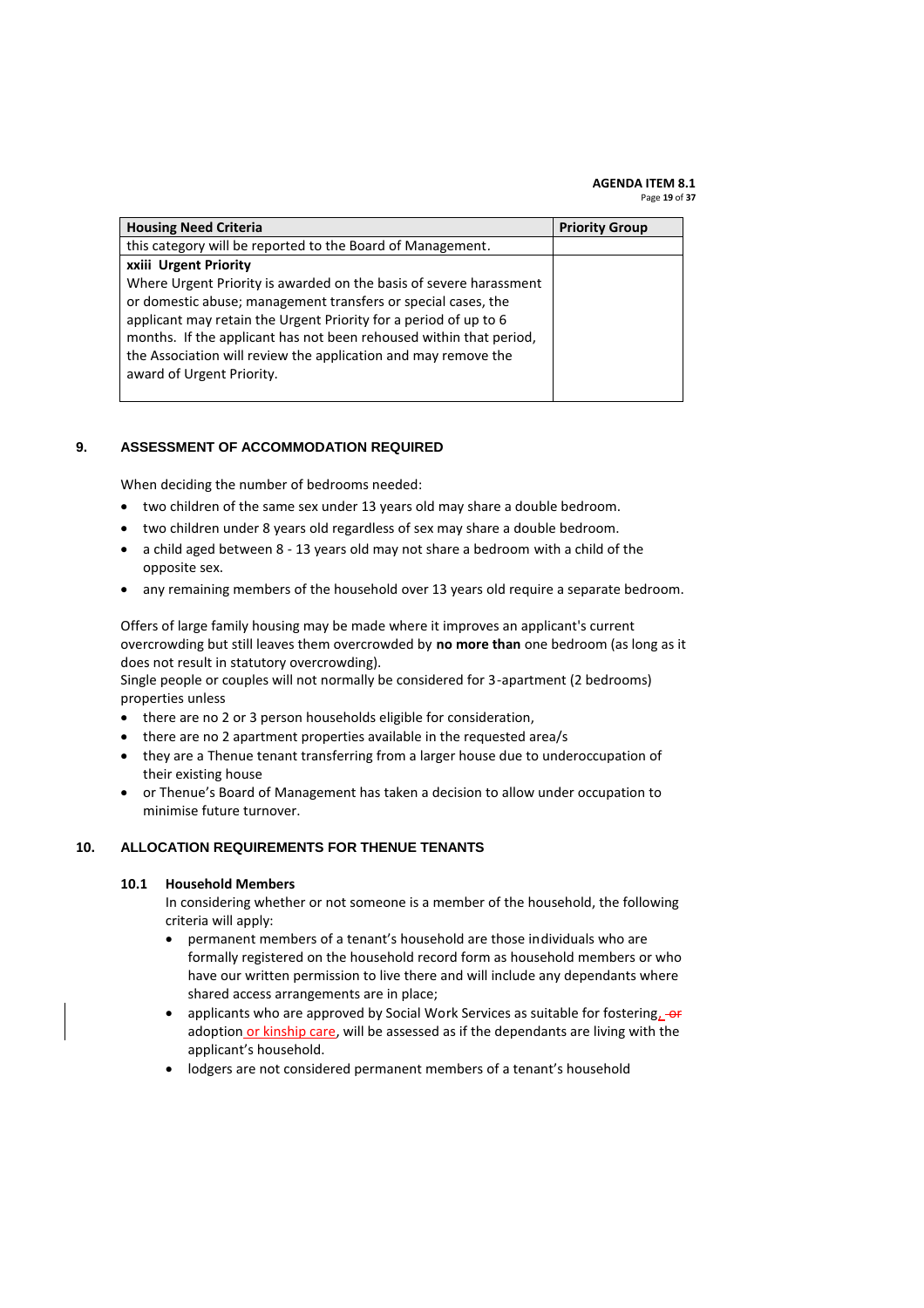#### **10.2 Property Condition**

Transfer applicants will be advised of any minor or rechargeable repairs, redecoration and required standards of cleanliness that must normally be carried out to bring their property up to a lettable standard before an offer of rehousing can proceed

#### **10.3 Access to Allow Prospective Tenants to View**

Thenue aims to pre-allocate as many properties as possible. In this case, therefore, access for prospective tenants will be requested of the outgoing tenant. Notification of the accompanied viewing at a mutually convenient date and time will normally be confirmed in writing to the outgoing tenant.

### <span id="page-19-0"></span>**11. CHANGE OF CIRCUMSTANCES**

If an applicant moves from their current accommodation, a fresh application will require to be submitted and will be re-assessed. It is the applicant's responsibility to notify Thenue as soon as possible of any changes of circumstances in order that their application can be re-assessed.

### <span id="page-19-1"></span>**12. ANNUAL REVIEW**

Applicants will be asked to re-register for housing annually. Applicants who fail to re-register within four weeks of the date of the re-registration letter will be notified and their application will be cancelled. If the applicant contacts Thenue within 6 months4 weeks following that cancellation, the application will be reinstated onto the list.

### <span id="page-19-2"></span>**13. OWNERS**

As per the Housing (Scotland) Act 2014, in the assessment or allocation of housing, we can now may take into account whether an applicant owns a property, although there are circumstances (e.g, where an owner cannot gain entry to the property, or is fleeing violence etc) where we are required to may still assist an owner with rehousing (a short SST will be granted to applicants who still own a property). These are summarised below:

- **•** owner cannot secure entry to the property
- where it is probable that occupying the property will lead to abuse
- where it will endanger the health of the occupant

Owners will only be awarded priority for rehousing specifically in relation to being overcrowded or under-occupying in exceptional circumstances. The Housing Support Manager or Area Services & Repairs Manager will be responsible for deciding if priority should be awarded, based on procedural guidance. In all other circumstances owners will be assessed no differently from tenants.

A short SST will be granted to all applicants who still own a property. This will be converted to a Secure Tenancy if the owner is not returning to their property and we have evidence that they have disposed of their interest in the property.

Offers of permanent rehousing made to owners will include a condition requiring them to agree in writing to dispose of the interest in their property within 6 months of the accepta of the offer of rehousing.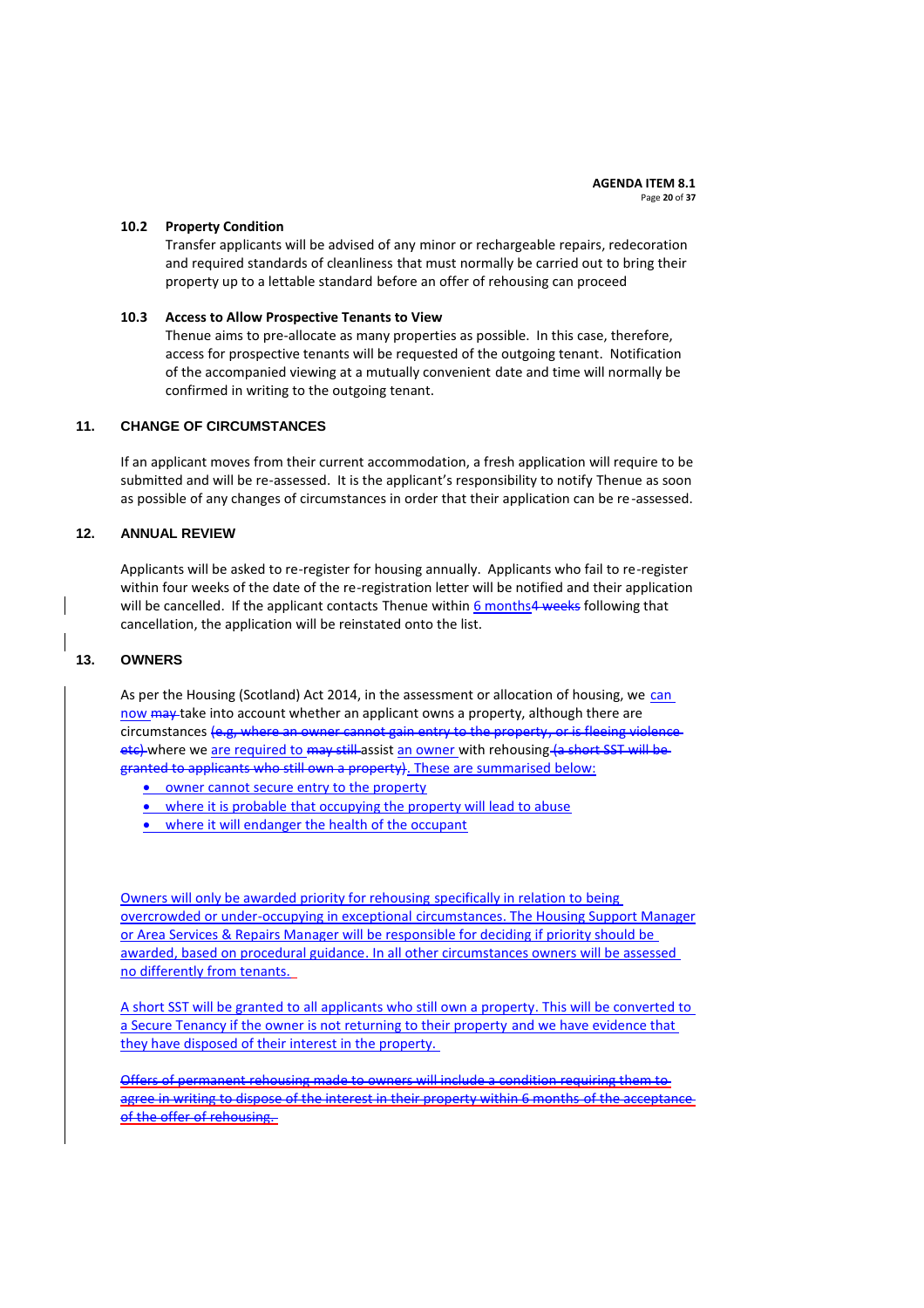#### <span id="page-20-0"></span>**14. LOCAL LETTINGS PLANS**

Thenue, with the involvement of Area Associations and Registered Tenant Organisations, will develop Local Lettings Plans to assist with our aim of achieving mixed and sustainable communities. Lettings Plans which are not related to one-off new build developments will have lettings targets agreed by Thenue's Board of Management on an annual basis.

Example of a Letting Plan Target Group: (note: other targets may be agreed from time to time by the Board of Management):

#### **14.1 Working Households**

To be included in this targeted group the applicant/s (transfer and waiting list applicants) will have to have been in employment for more than 9 months at the point of offer. If the applicant is a current Thenue tenant seeking a transfer within the same community then Thenue will only approve an allocation under this letting plan where the applicant's current property will be subsequently allocated to a working household applicant.

### <span id="page-20-1"></span>**15. COMMUNITY LOCAL LETTINGS POLICIES**

Thenue's Board of Management may approve local letting policies for specific areas.

The Board of Management will:

- Ensure that any local devised policies are consistent with the Association's main Allocations Policy and continue to give reasonable preference to those in the greatest housing need.
- Ensure the involvement of local tenants is in the development of policy objectives not the allocation of individual tenancies.

### <span id="page-20-2"></span>**156. DIFFICULT TO LET AREAS & INDIVIDUAL DIFFICULT-TO-LET PROPERTIES**

After 4 refusals, of an appropriate offer, the Area Services & Repairs Manager may authorise an allocation to any applicant who requires and has expressed a specific interest in that type of property in that area.

### <span id="page-20-3"></span>**167. MUTUAL EXCHANGE**

#### **167.1 Right to Exchange**

Thenue tenants have the right to exchange their tenancy with another tenant of Thenue, or another registered social landlord providing they obtain the written consent of their landlord. Applications should be made to the local Area Services Officer.

Consent to exchange will not be unreasonably withheld, and will normally only be withheld on one or more of the grounds listed in the paragraph below.

#### **167.2 Grounds for Refusing an Exchange**

a) The tenant is under a Court Order giving possession of the property to the Association.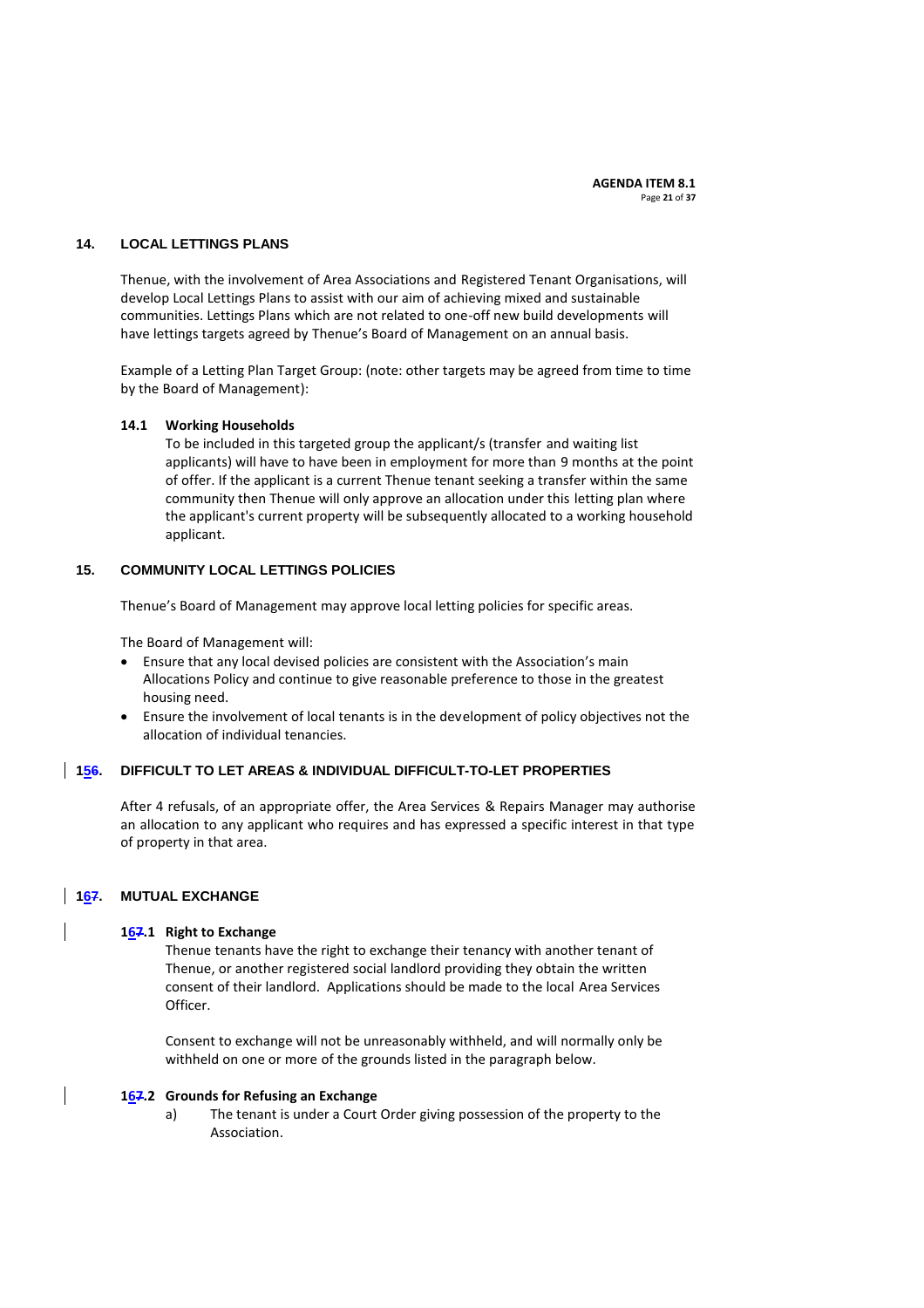- b) Notice of Proceedings for Possession have been issued for any of the following reasons:
	- The rent is not paid or any other obligation set out in the tenancy agreement has been broken
	- A nuisance is being caused to neighbours by anyone living in the dwelling, or anyone concerned or using it for immoral or illegal purposes
	- Anyone living in the house has damaged it or has damaged communal areas.
	- Anyone living in the house has damaged the Association's furnishings.
- c) The accommodation is substantially larger than needed by the tenant's family.
- d) The accommodation is not suitable to the needs of the tenant and tenant's family.
- e) The accommodation was provided in consequence of the tenant's employment with the Association.
- f) The accommodation is designed to make it suitable for occupation by a physically disabled person, and if the exchange was allowed there would no longer be a disabled person in the house.

Where a tenant is in breach of the tenancy agreement but proceedings for possession have not been started, consent will be given subject to the breach being remedied.

Thenue publicises the Homeswapper Scheme – a national mutual exchange scheme for tenants who wish to exchange their homes.

### <span id="page-21-0"></span>**178. SEX OFFENDERS**

Thenue will respond to requests for rehousing by registered sex offenders in line with the Duty To Co-operate Protocol as agreed between Glasgow City Council and Registered Social Landlords.

Thenue will at all times refer to best practice including the Chartered Institute of Housing's Practice Guidance for Local Authority Housing Services and Registered Social Landlords, 2007.

### <span id="page-21-1"></span>**189. SUSPENDING APPLICANTS ON THE HOUSING LISTS & PREVIOUS ANTI-SOCIAL BEHAVIOUR**

As per the Housing (Scotland) Act 2014 we may put in place a minimum period for a housing application to be in force before an applicant can be eligible for an offer of rehousing**.**

There are many circumstances eligible for suspensions now in the Act, for example if the applicant or a member of the household moving with them has been guilty of:

- o anti-social behaviour,
- o harassment,
- o anti-social towards employee of social landlord,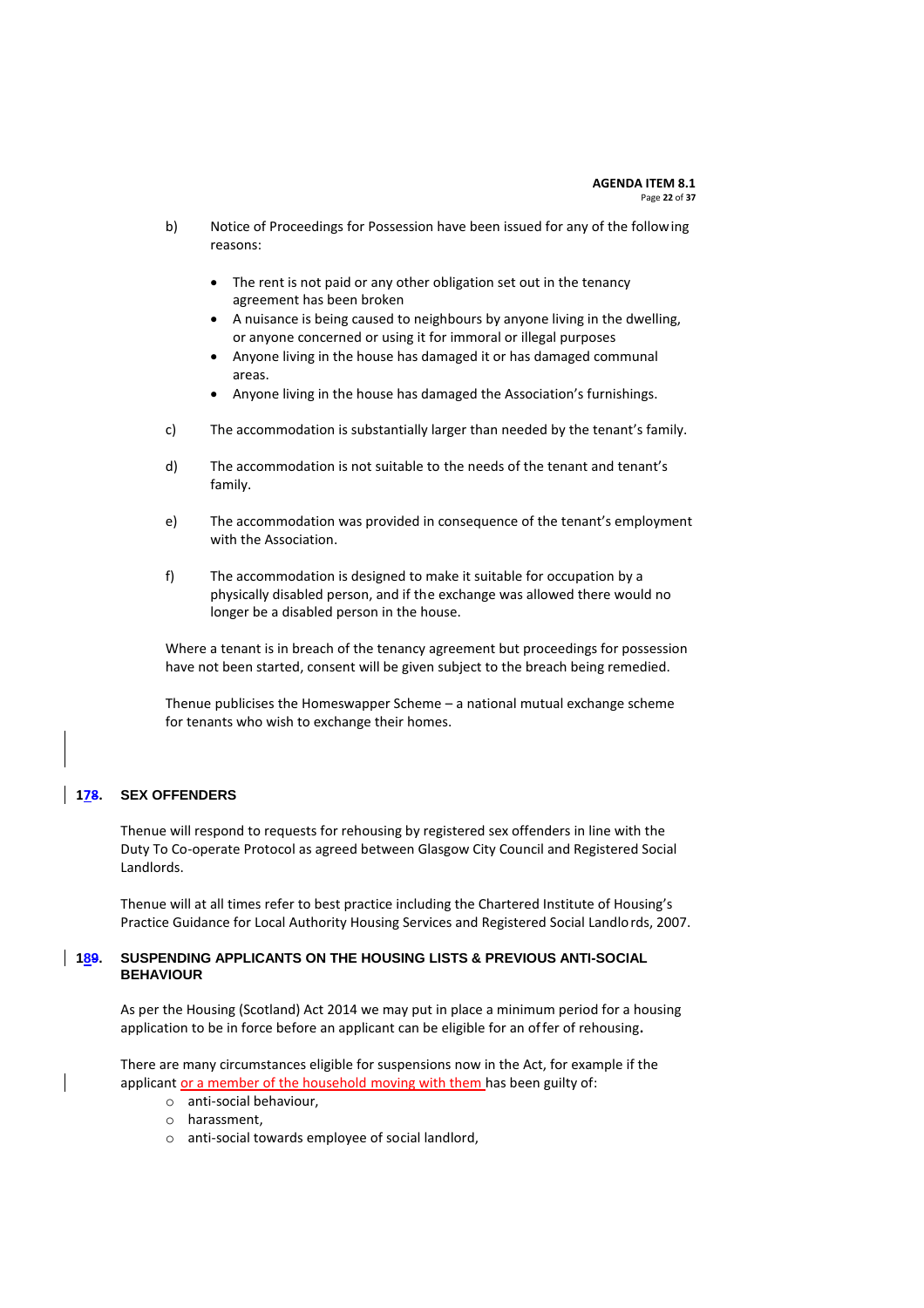#### **AGENDA ITEM 8.1** Page **23** of **37**

- o convicted of an offence punishable by imprisonment,
- o using a house for immoral or illegal purposes,
- o an order for recovery of possession has been made,
- o previously abandoned tenancy,
- o outstanding liability,
- o false statements,
- o refused one or more offers of rehousing unreasonably.

The maximum period of suspension is set by Scottish Ministers.

This means that an applicant will not be considered for any offers of accommodation during the period of the suspension.

Thenue will not suspend any applicant on the housing lists without due consideration of all the circumstances. Suspensions can be applied in the following circumstances:

- a) *conduct* suspensions which are as a result of an action by the applicant or by a member of the applicant's household. This could include, for example, providing false or misleading information in the application for rehousing, previous anti social behaviour or threatening behaviour towards members of staff or a Thenue tenant's failure to allow access to the property for gas safety inspections or essential major repairs.
- b) *eligibility* suspensions which may, for example, relate to conditions placed on owner occupiers or those with support needs where certain criteria have to be fulfilled before an offer of rehousing proceeds.

Conduct suspensions may only be authorised by the Head of Housing who will have due regard to the Chartered Institute of Housing's Good Practice Document "Suspending Applicants on the Housing Register: A Guide for Housing Professionals" (2002). Suspensions will be kept to a minimum and care will be taken to ensure that all circumstances, including the consequences of suspension, will be taken into account before a decision is reached. The Head of Housing will also consider:

- the extent to which the conduct is a consequence of acts of omission of people other than the applicant
- the nature, frequency and duration of the conduct
- the effect the conduct is having on other people
- the effect the conduct is having on Thenue's ability to properly maintain a tenant's property

Any applicant being suspended will receive a letter confirming the decision. The letter will detail:

- the reason(s) for the suspension;
- how long the suspension will last) or what action they need to take in order for the suspension to be lifted;
- what representation they can make to have their suspension reviewed; and
- their right of appeal against the decision.

An applicant who is suspended for anti-social behaviour reasons will, at the end of their suspension, be placed in the same priority groups as previously (unless their circumstances have changed) but with a Priority Group date corresponding to the date the suspension was lifted.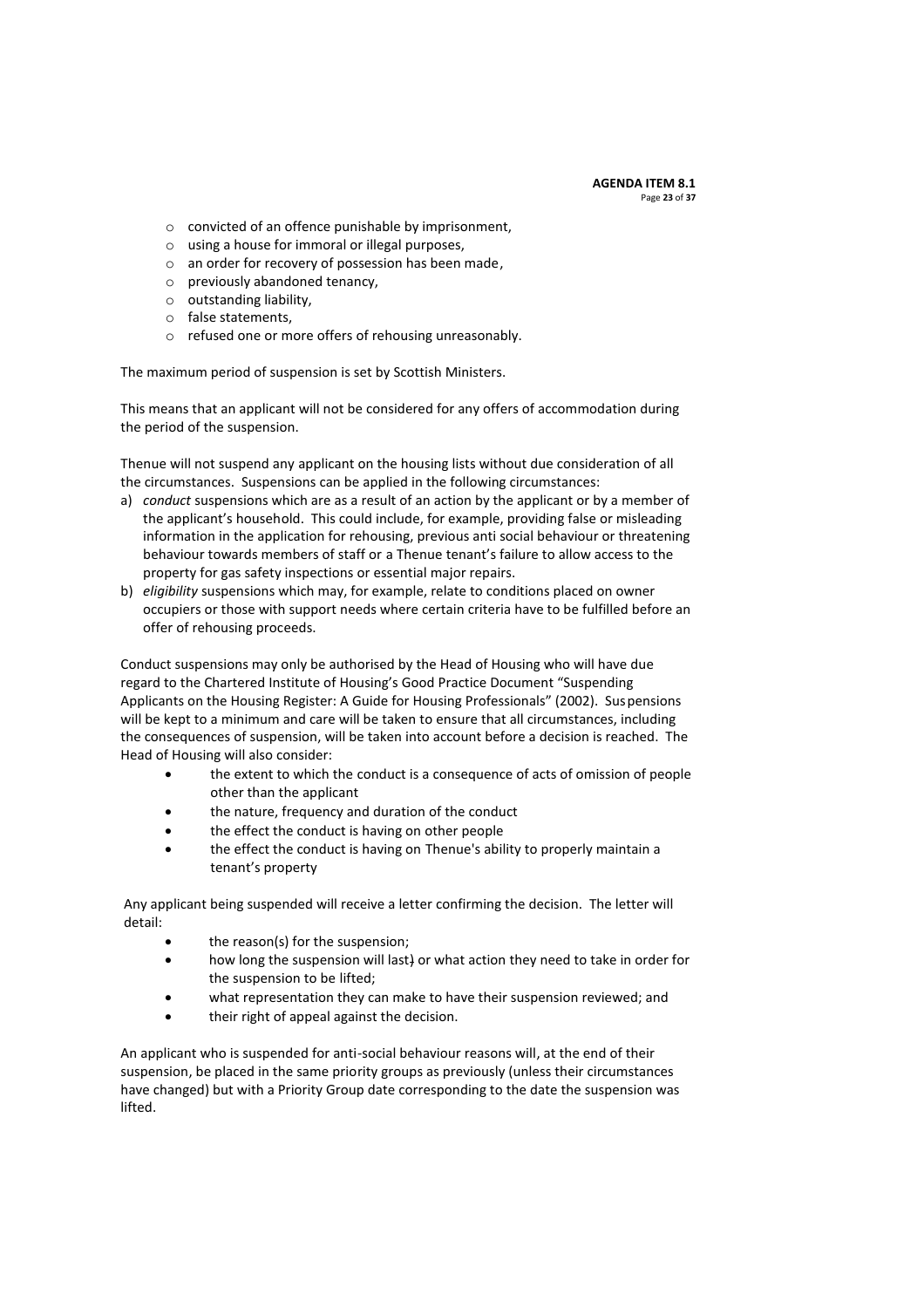An applicant who was previously evicted from a property within a Thenue community for antisocial behaviour will, after a period of suspension only be offered rehousing in future outwith that same community.

As per the Housing (Scotland) Act 2014 Thenue may only offer a Short Scottish Secure Tenancy (SSST) to an applicant who has been guilty of anti-social behaviour or harassment in the preceding 3 years.

### <span id="page-23-0"></span>**1920. RENT ARREARS OR OTHER TENANCY RELATED DEBT**

Applicants who are or have been tenants must have a clear current or former rent account(s) or meet the conditions below:

The amount outstanding for rent is not more than 1/12th of the annual amount payable to the landlord in respect of the tenancy, or where the debt is greater than one month's, the applicant:

- a) Has agreed an arrangement with the landlord for paying the outstanding liability,
- b) Has made payments in accordance with that arrangement for at least three months,
- and
- c) Is continuing to make such payments.

Thenue may also apply these rules to other tenancy related outstanding debts such as:

- factoring charges
- service charges
- rechargeable repair charges
- court costs

### <span id="page-23-1"></span>**202. CONFIDENTIALITY AND ACCESS TO INFORMATION**

Applicants have the right to see any information which they have provided in connection with their application.

Applicants also have the right to see any information held by Thenue in respect of their housing application unless:

- a) It would disclose another individual who has not consented to disclosure, or
- b) In the opinion of a health professional or Thenue it would be likely to cause serious physical or mental harm to the tenant or any other person.

Thenue respects applicants' right to privacy and will:

- a) Require applicants only to supply information that is required in order to determine their eligibility and housing need in terms of this policy;
- b) Ensure all information held by Thenue in respect of the applicant's housing application will remain confidential and will not be disclosed to a third party without consent unless Thenue has a legal obligation so to do;
- c) Ask for the applicant's permission before making enquiries in relation to current and/or previous tenancies with another landlord, and
- d) Record on computer only information which is necessary for the allocation/assessment process.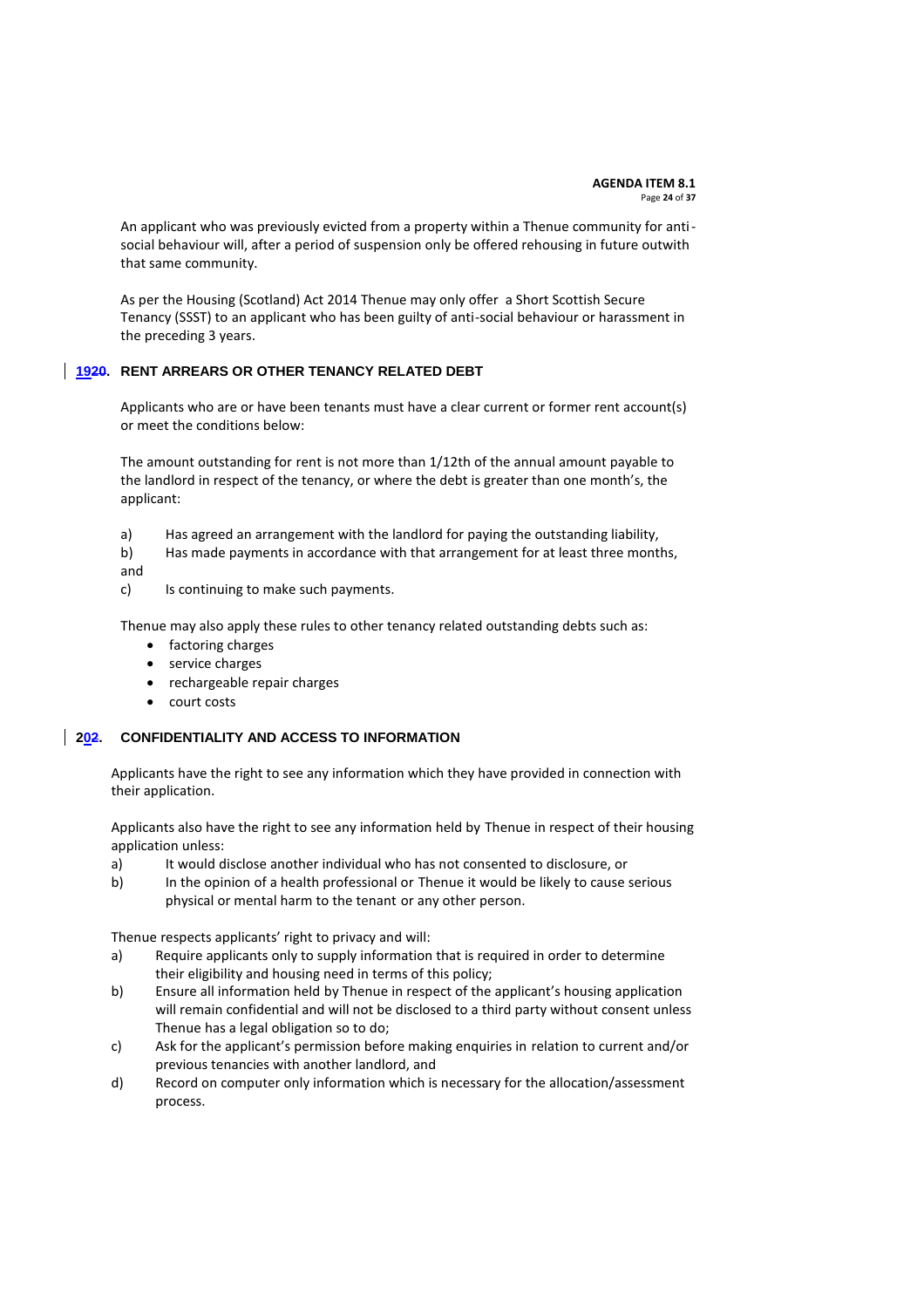## <span id="page-24-0"></span>**213. COMPLAINTS**

Thenue has a Complaints Policy which can be used by applicants who wish to complain about any aspect of the allocation process.

### <span id="page-24-1"></span>**224. ROLE OF THE BOARD OF MANAGEMENT**

Thenue will ensure that the role of the Board of Management, in relation to allocations:

- relates to reviewing and altering policy, the monitoring and evaluation of performance and the setting of annual target quotas;
- avoids involvement in the assessment or selection of applicants or in making offers of rehousing;
- approves "special lets" to partner organisations subject to approval if required by the Scottish Housing Regulator; and
- considers individual cases presented anonymously where special consideration has been requested.

## <span id="page-24-2"></span>**235. ALLOCATION OF PROPERTY TO BOARDCOMMITTEE MEMBERS & STAFF (OR NEAR RELATIVES)**

An allocation of accommodation involving members and former members of the Board of Management and staff of Thenue or their "near relative" will be notified to the Management Committee for approval. "Near relatives" in the context means husband, wife, civil partner, father, mother, sister, brother, son, daughter, grandparent or grandchild. Any allocation made will comply with the criteria set out in the Association's Policy on Control of Payments and Benefits to Committee Members and Staff).

### <span id="page-24-3"></span>**246. PERFORMANCE AUDIT**

Thenue will:

- undertake regular monitoring and evaluation of the operation of all aspects of its allocations process to ensure the effective implementation of policy.
- deliver its allocations service in line with its published Service Standards, and
- regularly review a selection of allocations made during the previous 12 months to test compliance with Thenue's Allocation Policy and procedures.

### <span id="page-24-4"></span>**257. IMPLEMENTATION OF POLICY**

The Head of Housing will be responsible for ensuring this policy is implemented and that all staff are aware of this policy and briefed on its implementation. The Area & Repairs Services and Housing Support Managers are responsible for ensuring staff follow the policy in respect of lettings. The Housing Support Manager is responsible for the management of the Housing List.

### **26. INFORMATION & ADVICE FOR APPLICANTS**

Thenue will:

**•** -Provide advice and information on available housing options including information on other RSLs, home ownership, etc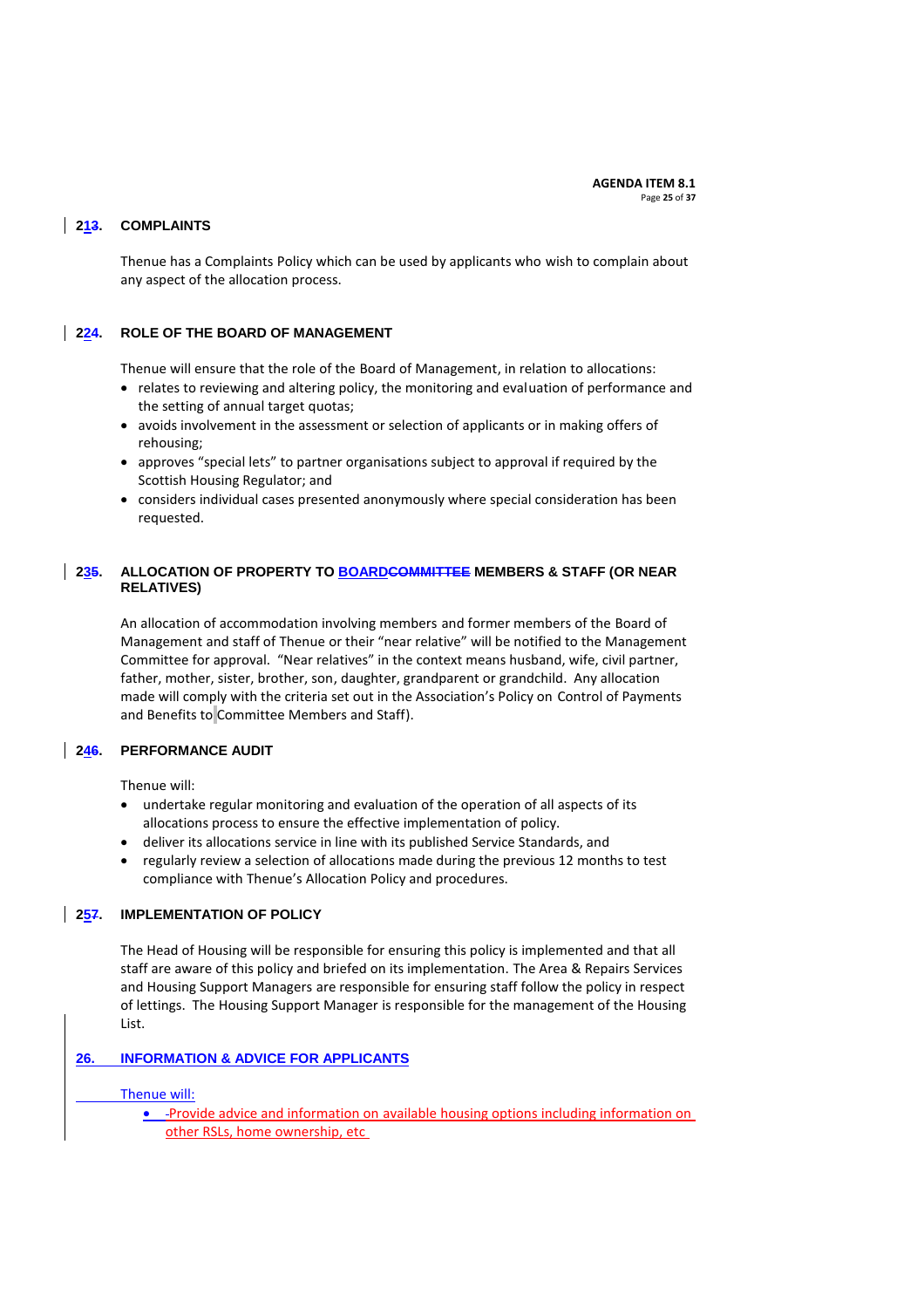#### **AGENDA ITEM 8.1** Page **26** of **37**

- Advise applicants of their position within their Priority Group and overall position on the housing list (if this information is not available online for an applicant we will provide this at least every 3 months on request).
- Provide an annual breakdown of lets is issued with an the annual review letter and ensure this information is available on Thenue's website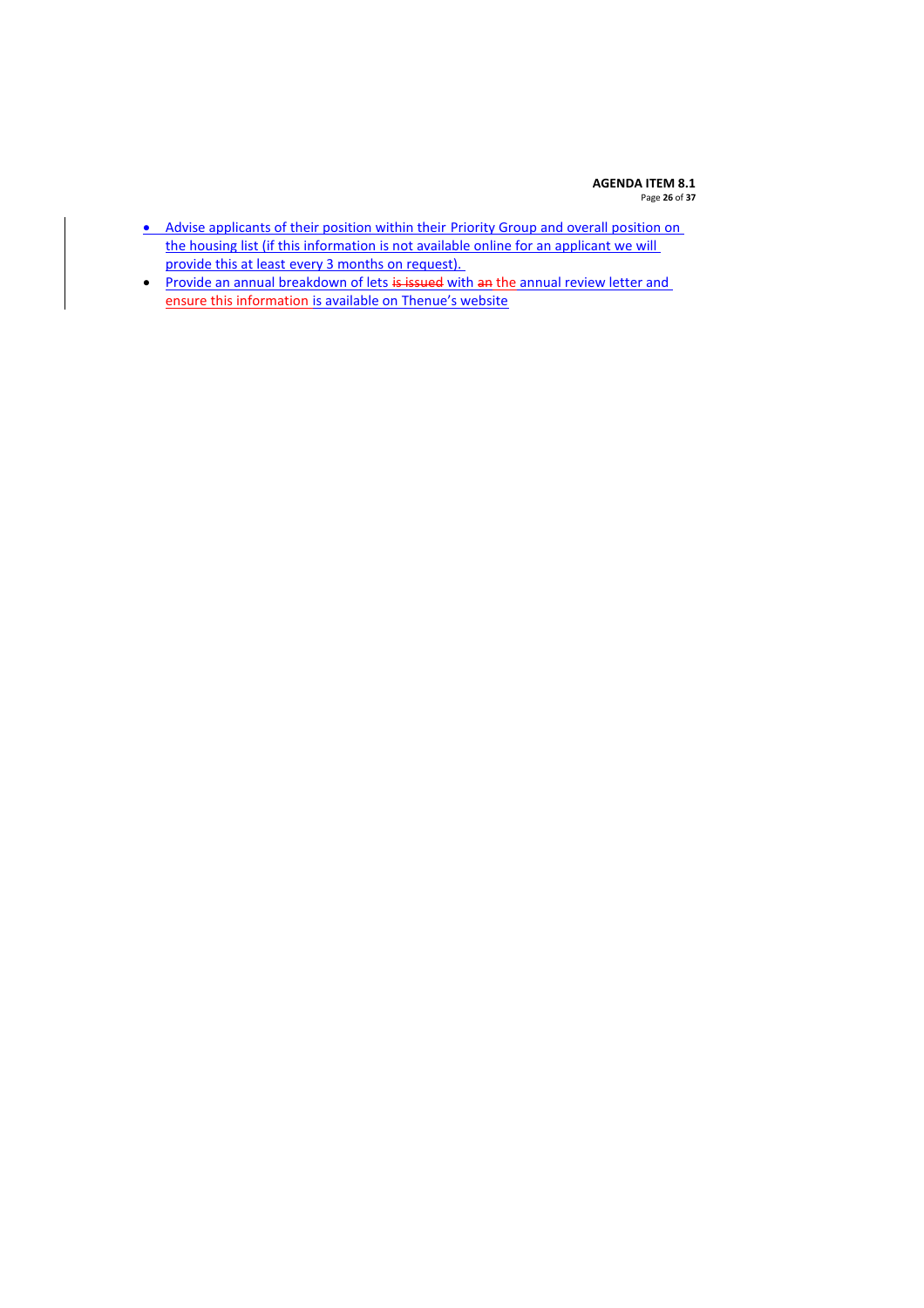#### **AGENDA ITEM 8.1** Page **27** of **37**

# **Void Management**

### **Index**

|                                  | Page |
|----------------------------------|------|
| Introduction                     | 24   |
| Policy Background                | 24   |
| <b>Policy Objectives</b>         | 24   |
| <b>Effective Void Management</b> | 25   |
| Lettable Standard                | 26   |
| <b>Training</b>                  | 26   |
| <b>Performance Monitoring</b>    | 27   |
| Consultation                     | 27   |
| Responsibility                   | 27   |
| Appendix 1 – Lettable Standard   | 28   |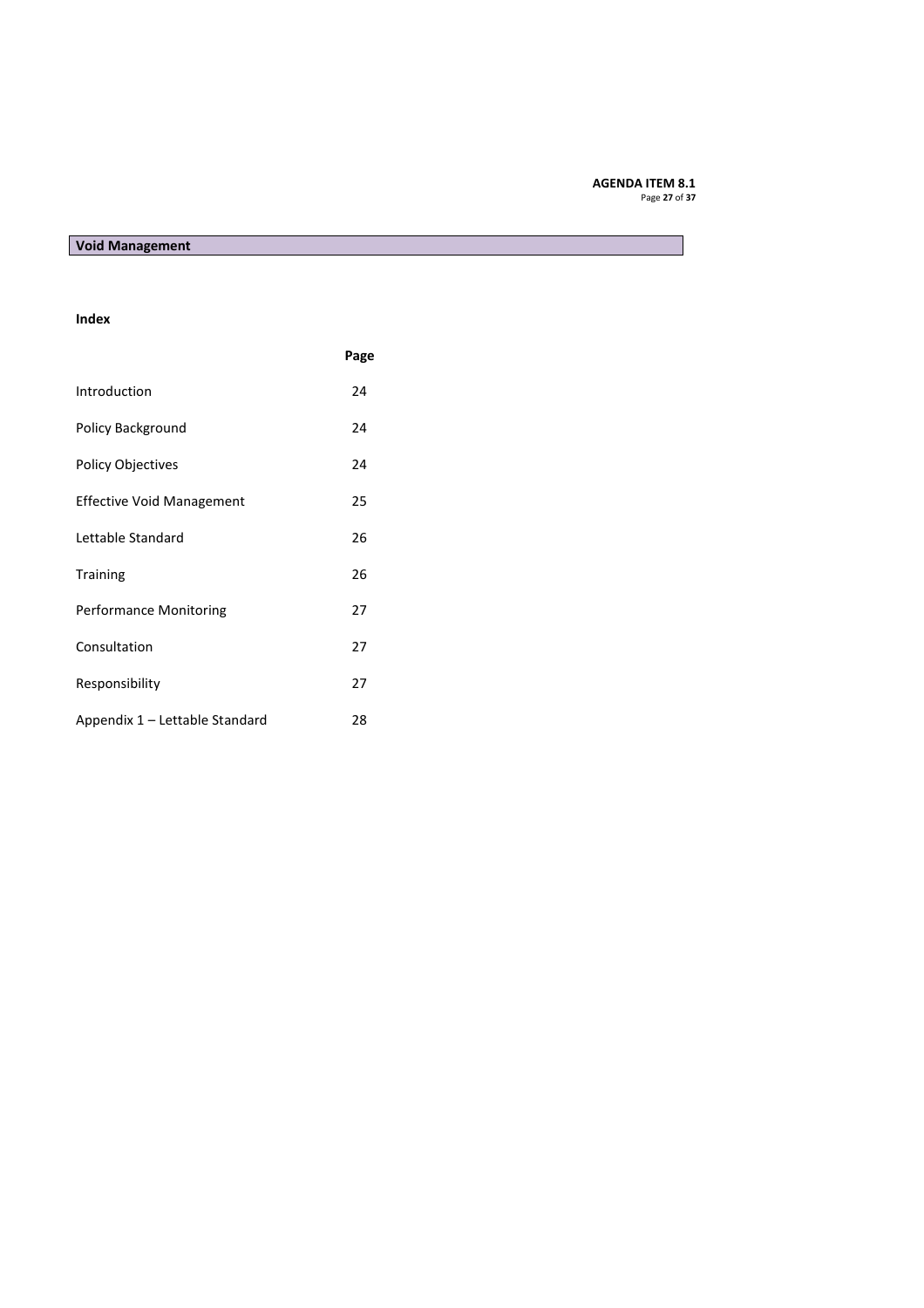### **1. INTRODUCTION**

- 1.1 This policy outlines the way in which Thenue Housing will control and manage empty properties within its stock.
- 1.2 Thenue defines a void property as "a habitable dwelling which is on the rent account for which there is no current tenancy". This means that a void property is created :
	- Where a tenant has formally terminated the tenancy by written notice,
	- On the death of a tenant where there is no successor in accordance with our Policy on Succession,
	- By Abandonment of a Tenancy, where the appropriate legal notices have been served in accordance with our Abandonment Procedure,
	- By eviction where the Association has completed the relevant court action,
	- Following the hand over of a new scheme where the house has been completed but has not been allocated.
- 1.3 The Scottish Housing Regulator defines a low demand property (void or occupied) as a property where one or more of the following symptoms are exhibited:
	- a small or non-existent waiting list for the property
	- tenancy offers on a dwelling are frequently refused for reasons other than personal reasons
	- higher than normal rates of tenancy turnover for a property in an area.

### **2. POLICY BACKGROUND**

2.1 The Scottish Social Housing Charter most relevant to this policy is:

# *4: Quality of housing*

*Social landlords manage their businesses so that: • tenants' homes, as a minimum, meet the Scottish Housing Quality Standard (SHQS) by April 2015 and continue to meet it thereafter, and when they are allocated, are always clean, tidy and in a good state of repair.*

### *13: Value for money*

*Social landlords manage all aspects of their businesses so that: • tenants, owners and other customers receive services that provide continually improving value for the rent and other charges they pay.*

- 2.22 The following legislation applies to the management of void properties:
	- Housing (Scotland) Act 2001
	- Gas Safety (Installation and use) Regulations 1994

### **3. POLICY OBJECTIVES**

3.1 Thenue aims to minimise the number of empty properties in its stock, the length of time that they are empty and void cost repairs, and at the same time try to create and maintain sustainable communities.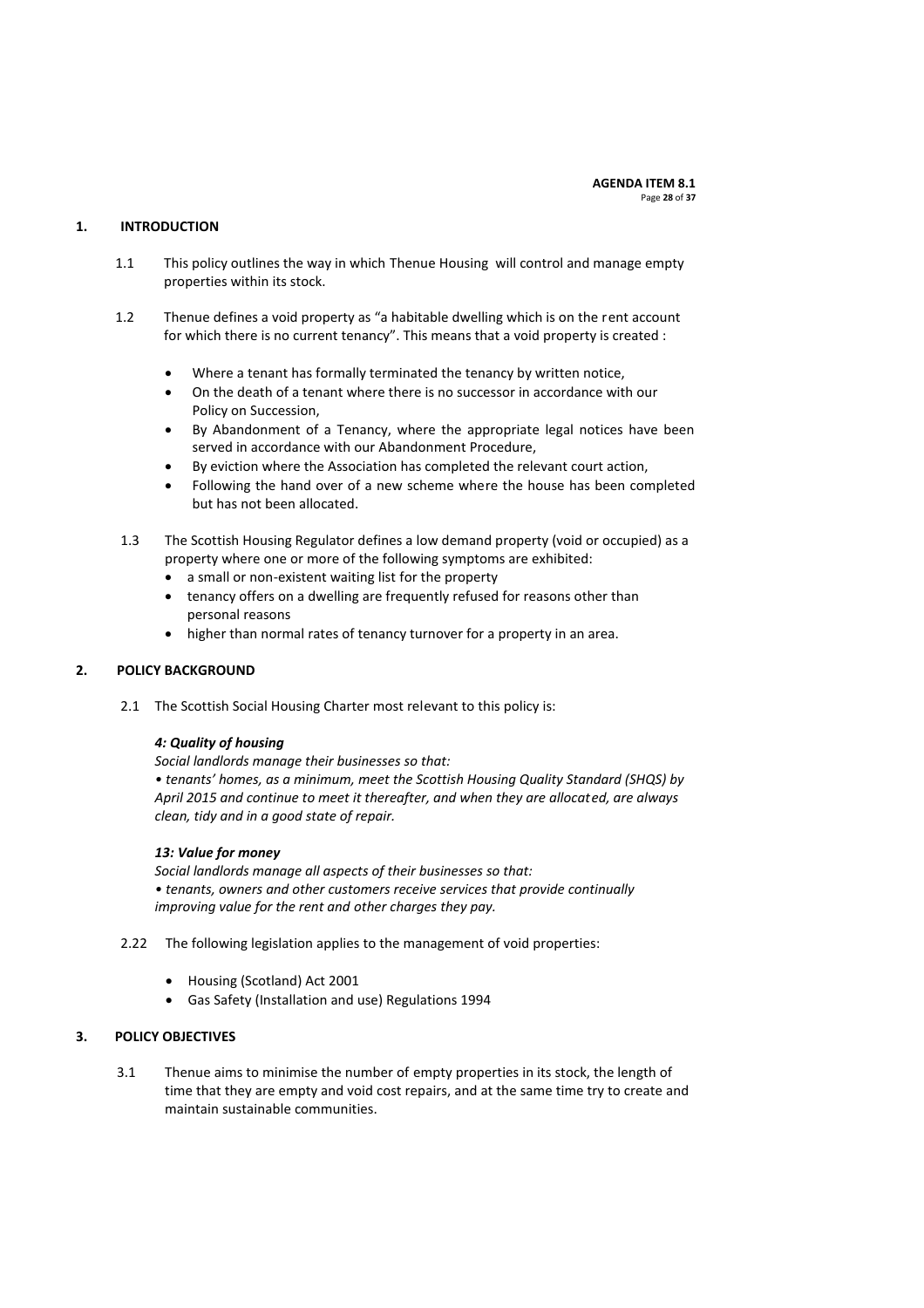### **4. EFFECTIVE VOID MANAGEMENT**

- 4.1 We will ensure the effective management of void properties by:
	- Involving tenants and other service users in setting standards (for example relet standards, number of offers).
	- Pre-allocating properties before properties become empty wherever possible.
	- Taking action to minimise the number of refusals.
	- Putting in place cost effective void security where necessary.
	- Minimising void repair expenditure whilst not deterring acceptances.
	- Achieving a balance between works which need to be carried out prior to letting a property and those which can be done once the tenant is living in the property.
	- Taking the opportunity during the void period to undertake where possible programmed major and cyclical repairs (including gas safety inspections) rather than wait until the property is next tenanted.
	- Setting targets and monitor performance for each aspect of dealing with empty properties.
	- Benchmarking performance against that achieved by other comparable landlords.
	- Seeking to continually improve the service.

### 4.2 **Termination of Tenancies**

- We will have in place effective processes so that we begin void property procedures as soon as the notice of tenancy termination is received, rather than acting only when the keys are received.
- We will provide the outgoing tenant with information explaining the procedure for terminating the tenancy and their obligations.
- We will be flexible with tenants transferring between Thenue properties to allow reasonable time to move between the 2 properties.

### 4.3 **Inspection and Repairs to Vacated Properties**

We will:

- Inspect all properties before reletting and where possible make an initial inspection before the outgoing tenant vacates, so as to give time to organise any repairs and to advise the tenant of the need to leave the dwelling in a clean state and to discuss the payment of rent due.
- Ensure that property inspections are undertaken promptly within target timescales.
- Recharge former tenants for property not disposed of and for any remedial work resulting from tenant damage, in line with our rechargeable repair policy.
- Expect our contractor/s to complete void repairs within the following periods (based on the volume of work required):

o 2 working day (safety checks only) PPV1 safety checks/lock change/window catches (2 working days)

o 5 working days (minor repairs) PPV2 all other void works (maximum 8 working days, but with an average of 5 working days)

- o 10 working days (significant works)
- Ensure that void property is regularly inspected and visited as part of our void maintenance and letting processes. Our average turnaround of void properties is around  $20$  18 days. Where a property is void for longer than  $20$  18 days (e.g. because is it more difficult to let, it is undergoing major works or is being held for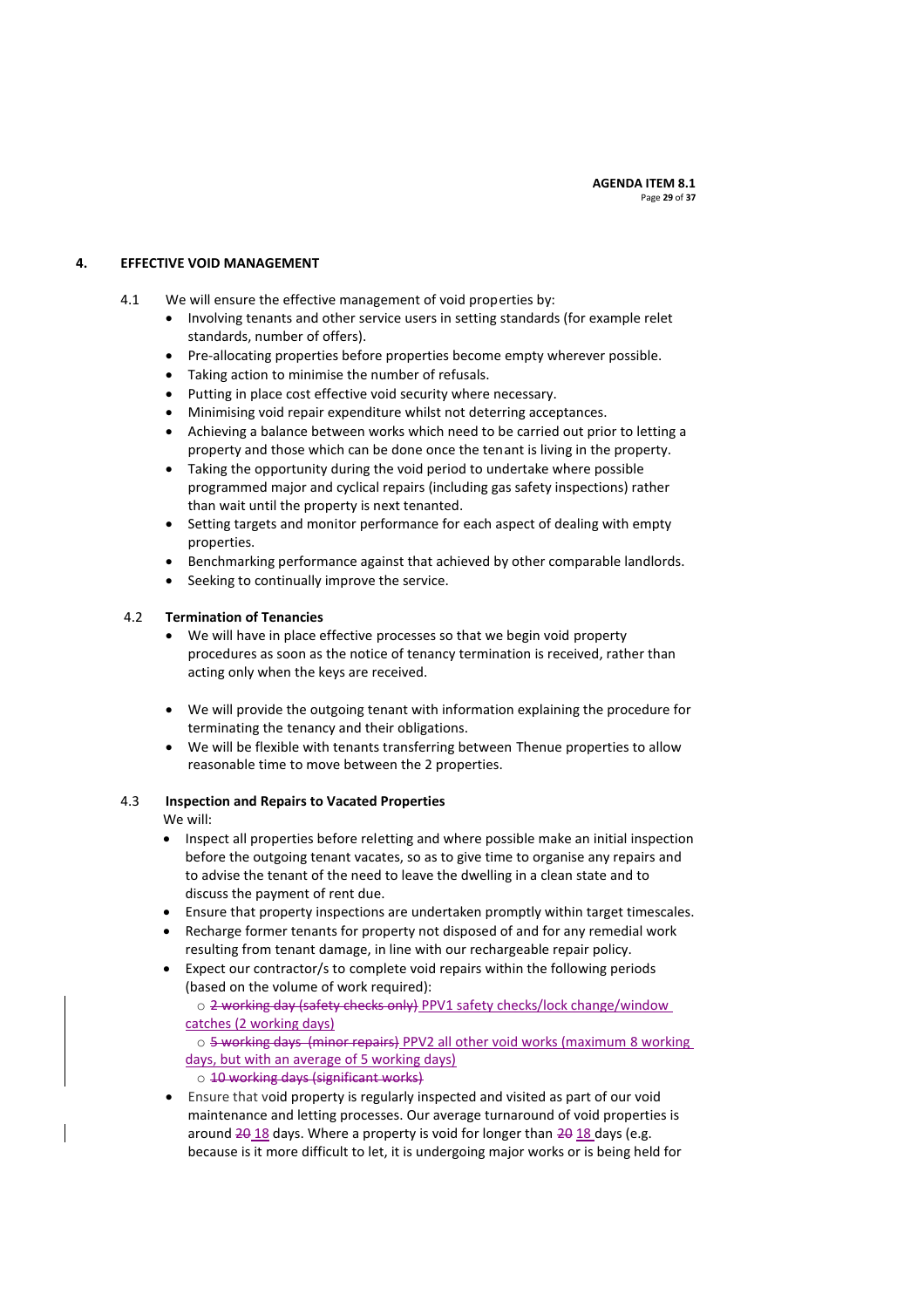#### **AGENDA ITEM 8.1** Page **30** of **37**

change of use or demolition) we  $with$  may undertake recorded visits every 7 days if required. Once a month we will we may where required also separately record our visit to tenants in adjacent properties as a duty of care to neighbouring residents; giving them an opportunity to feedback on issues of concern about the vacant property.

### 4.4 **Low Demand Properties**

We will minimise the incidence of "low demand properties" by

- Introducing where appropriate local lettings plans which consider the needs of individuals and the neighbourhood and which identify potential areas or properties of low demand in advance of their becoming vacant
- Where appropriate advertising to increase potential customers.
- Seeking, where appropriate, Board of Management approval for a change of use, redesign or demolition of the properties (the Head of Housing may suspend lettings to a particular or group of difficult to let properties for a period pending approval at the next Board meeting).
- Considering furnished lets for new tenants.
- Using incentives to attract prospective tenants e.g., decoration vouchers/rent free periods.

### 4.5 **Abandoned Properties**

We will have clear procedures for dealing with properties that appear, or are reported, to have been abandoned to ensure that contact is made with the tenant or next of kin wherever possible.

### **5. LETTABLE STANDARD**

- 5.1 We have outlined at Appendix 1 our lettable standard for our properties. This will be reviewed on a regular basis and amended as required.
- 5.2 Unless agreed with the incoming tenant, relevant repairs to meet the lettable standard (shown at Appendix 1) will be attended to prior to date of entry. Some works to improve or upgrade kitchen units, windows etc may only have temporary repairs made as appropriate if a major replacement project for the component is due.

### **6. TRAINING**

6.1 Staff dealing with the management of void properties will be given training appropriate to their needs and to the needs of the Association to ensure void periods are kept to a minimum and an acceptable lettable standard for our properties is achieved and maintained.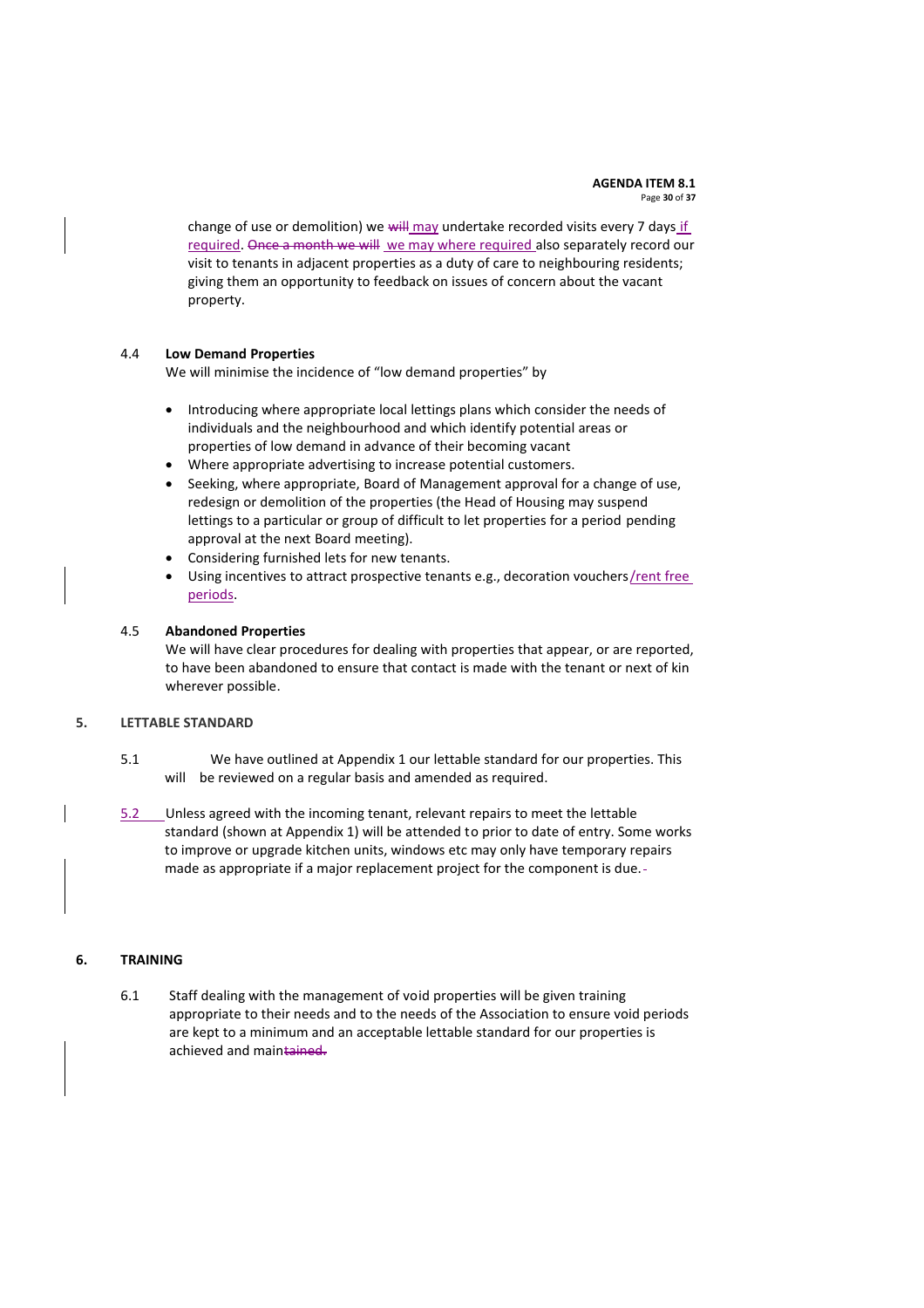**AGENDA ITEM 8.1** Page **31** of **37**

#### **7. PERFORMANCE MONITORING**

We will:

 Set void management targets annually and provide quarterly reports on void management to the Board of Management

### **8. CONSULTATION**

8.1 Area Associations and other tenant groups will be consulted on this Policy.

### **9. RESPONSIBILITY**

- 9.1 The Head of Housing is responsible for the monitoring and review of this policy.
- 9.2 The Area Services & Repairs Manager is responsible for ensuring the implementation of this policy and supporting procedures by their staff, for the maintenance of all the necessary records on our IT system to enable the compilation of regular reports on performance and for the monitoring of performance within their own team.
- 9.3 Relevant Area Services Housing Officers are responsible for day-to-day management of voids including inspecting voids, instructing void repairs and allocating vacant properties.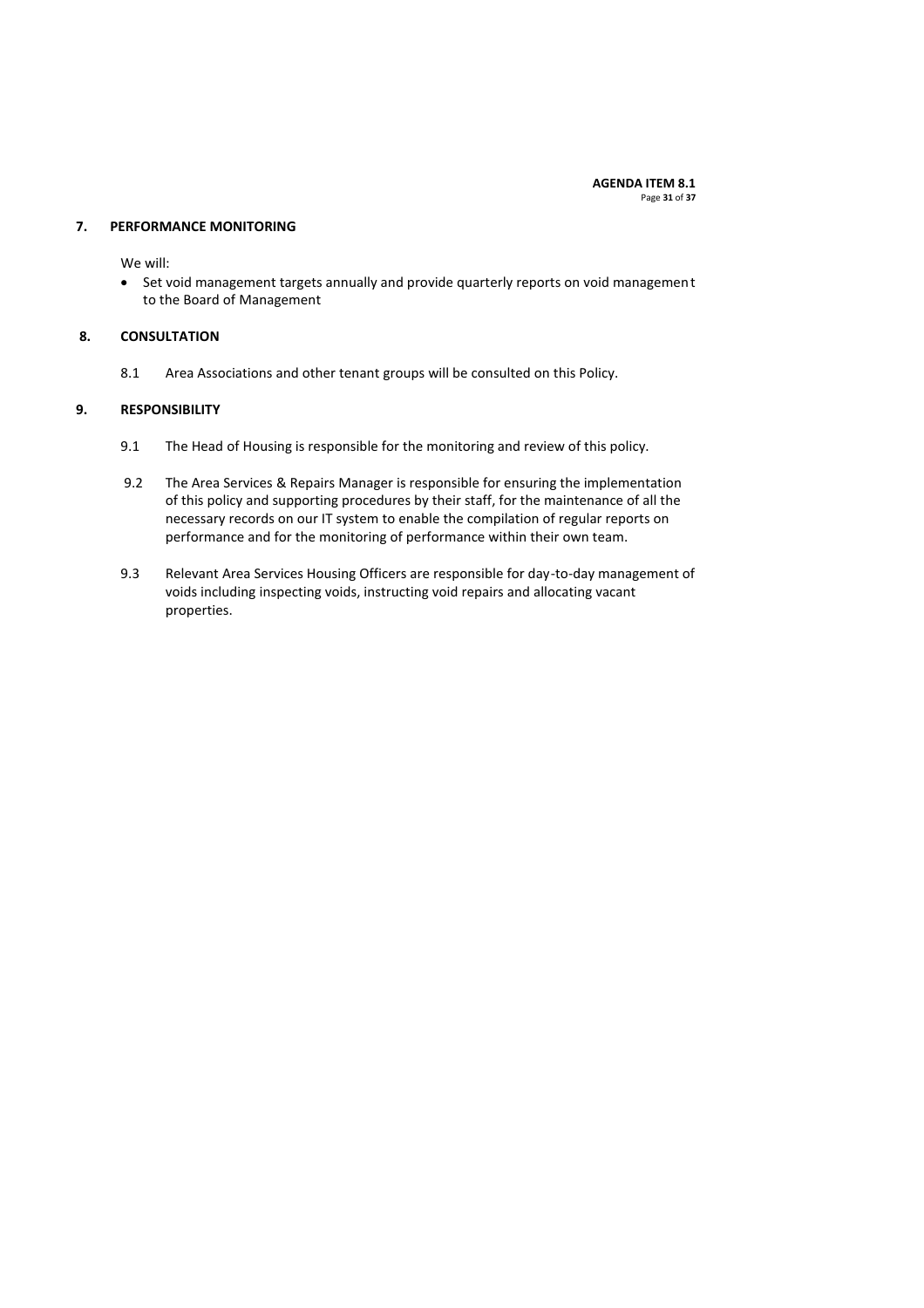#### **APPENDIX 1: LETTABLE STANDARD**

# **Thenue Housing Association**

# **Void Management**

# **Minimum Lettable Standards**

The following standards outline the minimum acceptable condition of voids at the point of reletting and prior to tenancy sign up.

| Area                       | <b>NEW Minimum Standard</b>                                                      |
|----------------------------|----------------------------------------------------------------------------------|
| General                    | Property to be in clean and tidy condition. Contractor will wipe down all hard-  |
|                            | surfaces. Floors to be swept and carpets hoovered if remaining.                  |
|                            | Any furniture, white goods or other items belonging to the previous tenant-      |
|                            | to be removed                                                                    |
|                            | No mail/papers/leaflets behind the door                                          |
|                            | A copy of valid Energy Performance Certificate will be on display in property.   |
| Gas and                    | Meters read and recorded.                                                        |
| <b>Electricity</b>         | Gas: All houses with gas central heating will have an up to date gas safety      |
|                            | certificate which will be issued to the new tenant and held on file.             |
|                            | Gas appliances which are integrated (fires, cookers, hobs etc) to have been-     |
|                            | safety checked and in working order.                                             |
|                            | Electrics: A satisfactory certificate for electrical inspection will be obtained |
|                            | (includes electric shower test if installed).                                    |
|                            | Smoke alarm and CO2 detector: will have been tested as part of the gas-          |
|                            | safety check                                                                     |
|                            | radiators to be securely attached to walls.                                      |
| <b>Electrical fittings</b> | All electrical enhancements will be returned to standard (light fittings,        |
|                            | sockets, switches, etc) and outgoing tenant recharged.                           |
|                            | All non-integrated white goods, (including cookers) removed.                     |
|                            | All extractor fans to be operational.                                            |
| Garden                     | Cleared of rubbish prior to the new tenant moving in, or special uplift-         |
|                            | organised.                                                                       |
|                            | Grass cut, shrubs and hedges trimmed.                                            |
| <b>Windows</b>             | Fully operational with safety catches in place.                                  |
|                            | All glass panes complete and crack free (replacements on order).                 |
|                            | Curtains and blinds remaining in good condition.                                 |
| <b>Front Door</b>          | Fully operational with no obvious signs of drafts/water ingress.                 |
|                            | Minimum mortise and Yale locks which are secure                                  |
|                            | Minimum 2 sets of keys and fobs.                                                 |
|                            | Letterbox and backflap on all front doors                                        |
|                            | minimum, one new secure lock fitted to external doors.                           |
|                            | Controlled door entry fully operational.                                         |
| <b>Back Door and</b>       | Fully operational with no obvious signs of drafts/water ingress.                 |
| <b>Datio Doors</b>         | Minimum secure lock                                                              |
|                            | Minimum 2 sets of keys                                                           |
| <b>Communal Areas</b>      | Minimum 2 sets of keys and 2 fobs for main entry doors                           |
|                            | Minimum of 1 key for other locks (bin store, cupboards etc)                      |
|                            |                                                                                  |
| <b>Internal Doors</b>      | All doors should be intact, non-glazed (unless safety glass) and operating       |
|                            | properly.                                                                        |
|                            | Door handles must be secure                                                      |
|                            | Doorstops to be fitted as standard (possibly wall mounted and may be fitted-     |
|                            | post let.)                                                                       |
|                            |                                                                                  |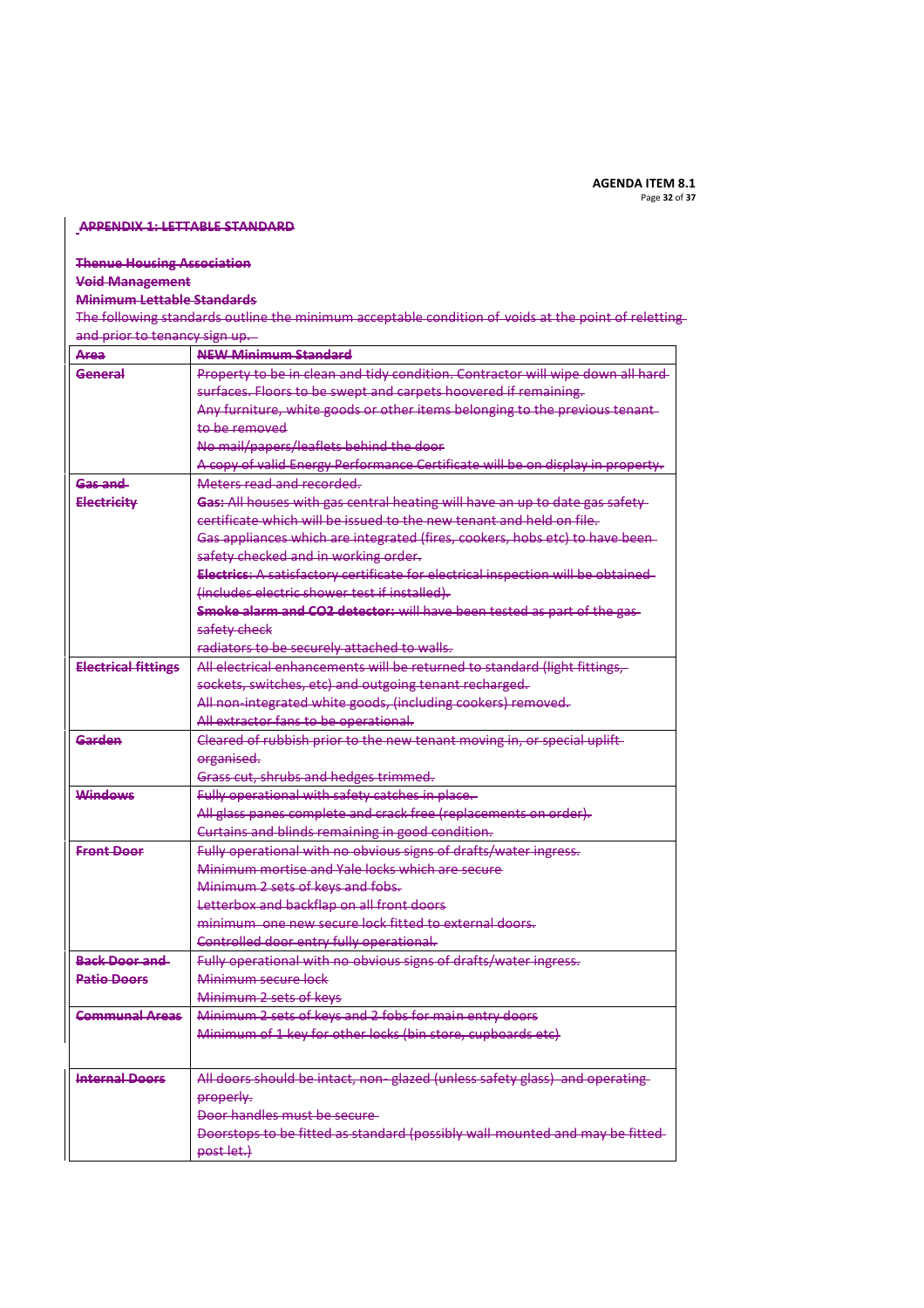# **AGENDA ITEM 8.1**

Page **33** of **37**

|                        | Bathroom doors have a locking device                                            |
|------------------------|---------------------------------------------------------------------------------|
| <b>Floors</b>          | Loose/missing floorboards secured/replaced                                      |
|                        | Carpets uplifted unless otherwise agreed with in-coming tenant.                 |
|                        | Laminate flooring uplifted only if in poor condition (becomes responsibility of |
|                        | incoming tenant for access for repairs and for maintenance)                     |
|                        | Floor surface to be even to allow flooring to be laid                           |
| <b>Skirtings and</b>   | Re-secured and filled where necessary                                           |
| <b>Facings</b>         | Missing or badly damaged skirtings/facings replaced                             |
|                        | surfaces washed down.                                                           |
| Kitchon Linits         | Damaged drawers/doors/units repaired or kitchen replaced (ONLY if-              |
|                        | property in kitchen replacement programme)                                      |
|                        | Hinges replaced/adjusted where necessary                                        |
|                        | Damaged worktops repaired or replaced                                           |
|                        | All shelving secure and intact (including inside units).                        |
|                        | All surfaces washed down                                                        |
|                        | <b>Taps operational</b>                                                         |
|                        | Sealant replaced where required                                                 |
| <b>Bathroom Suite</b>  | Free from significant staining                                                  |
|                        | No significant chips or cracks on sanitary ware                                 |
|                        | All surfaces washed down                                                        |
|                        | Toilet seat in place and intact.                                                |
|                        | <b>WC</b> operational                                                           |
|                        | <b>Taps operational</b>                                                         |
|                        | Sealant replaced where required-                                                |
|                        | In cases of extreme damage and UNLESS in bathroom re-placement-                 |
|                        | programme:                                                                      |
|                        | Tiling and plasterwork: removed/replastered & replaced with one row of          |
|                        | tiles.                                                                          |
|                        | Bathroom suite: If one component of a coloured suite damaged this is-           |
|                        | replaced with same colour or with white if colour not available. Where two-     |
|                        | items damaged all items replaced with white.                                    |
| <b>Shower Unit (if</b> | Shower screen or rail must be intact                                            |
| in place)              | Shower checked and must be fully functioning or removed.                        |
|                        | All surfaces washed down                                                        |
| <b>Decoration</b>      | All rooms in non-damaged decorative order or prepared for decoration            |
|                        | Redecoration vouchers considered                                                |
|                        | Walls free from holes and cracks                                                |
| Attic Space,           | Visual inspection carried out to ensure all spaces cleared of items.            |
| sheds, cellars         |                                                                                 |
| and outbuildings       |                                                                                 |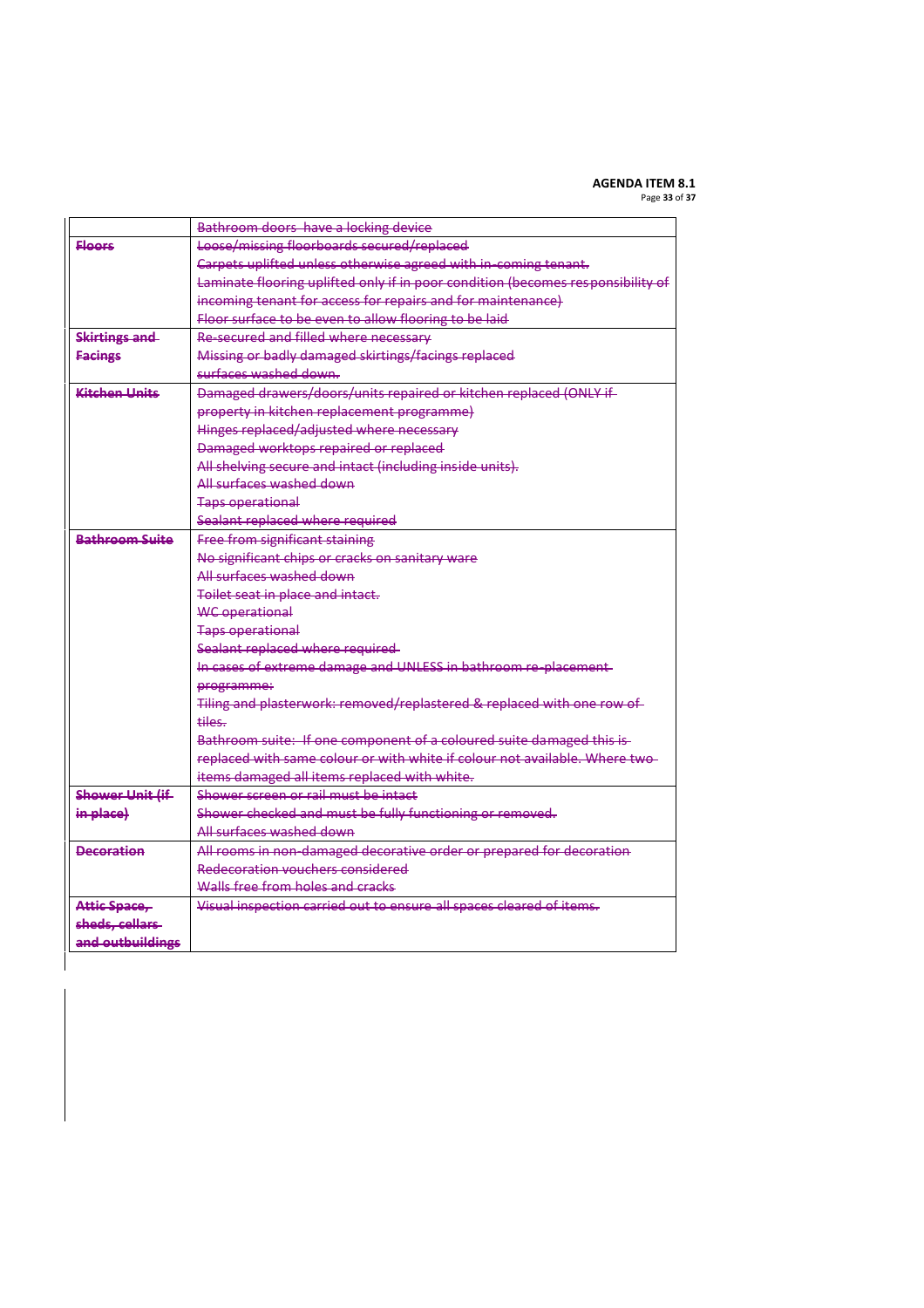**AGENDA ITEM 8.1** Page **34** of **37**

### Thenue Housing Association

### Void Management Minimum

### Lettable Standards

The following standards outline the minimum acceptable condition of voids at the point of

reletting and prior to tenancy sign up.

| Area                          | <b>NEW Minimum Standard</b>                                                                                                                                                                                                                                                                                                                                                                                                                                                                                                                                                                    |
|-------------------------------|------------------------------------------------------------------------------------------------------------------------------------------------------------------------------------------------------------------------------------------------------------------------------------------------------------------------------------------------------------------------------------------------------------------------------------------------------------------------------------------------------------------------------------------------------------------------------------------------|
| General                       | • Property to be in clean and tidy condition. Contractor will wipe down all<br>hard surfaces. Floors to be swept and carpets hoovered if remaining.<br>. Any furniture, white goods or other items belonging to the previous tenant<br>to be removed<br>No mail/papers/leaflets behind the door<br>• A copy of valid Energy Performance Certificate will be on display in<br>property.                                                                                                                                                                                                         |
| <b>Gas and</b><br>Electricity | Meters read and recorded.<br>• Gas: All houses with gas central heating will have an up to date gas safety<br>certificate which will be issued to the new tenant and held o file.<br>• Gas appliances which are integrated (fires, cookers, hobs etc) to have been<br>safety checked and in working order.<br>• Electrics: A satisfactory certificate for electrical inspection will be obtained<br>(includes electric shower test if installed).<br>• Smoke alarm and CO2 detector: will have been tested as part of the gas<br>safety check<br>• radiators to be securely attached to walls. |
| Electrical<br>fittings        | • All electrical enhancements will be returned to standard (light fittings,<br>sockets, switches, etc) and outgoing tenant recharged.<br>• All non-integrated white goods, (including cookers) removed.<br>• All extractor fans to be operational.                                                                                                                                                                                                                                                                                                                                             |
| Garden                        | • Cleared of rubbish prior to the new tenant moving in, or special uplift                                                                                                                                                                                                                                                                                                                                                                                                                                                                                                                      |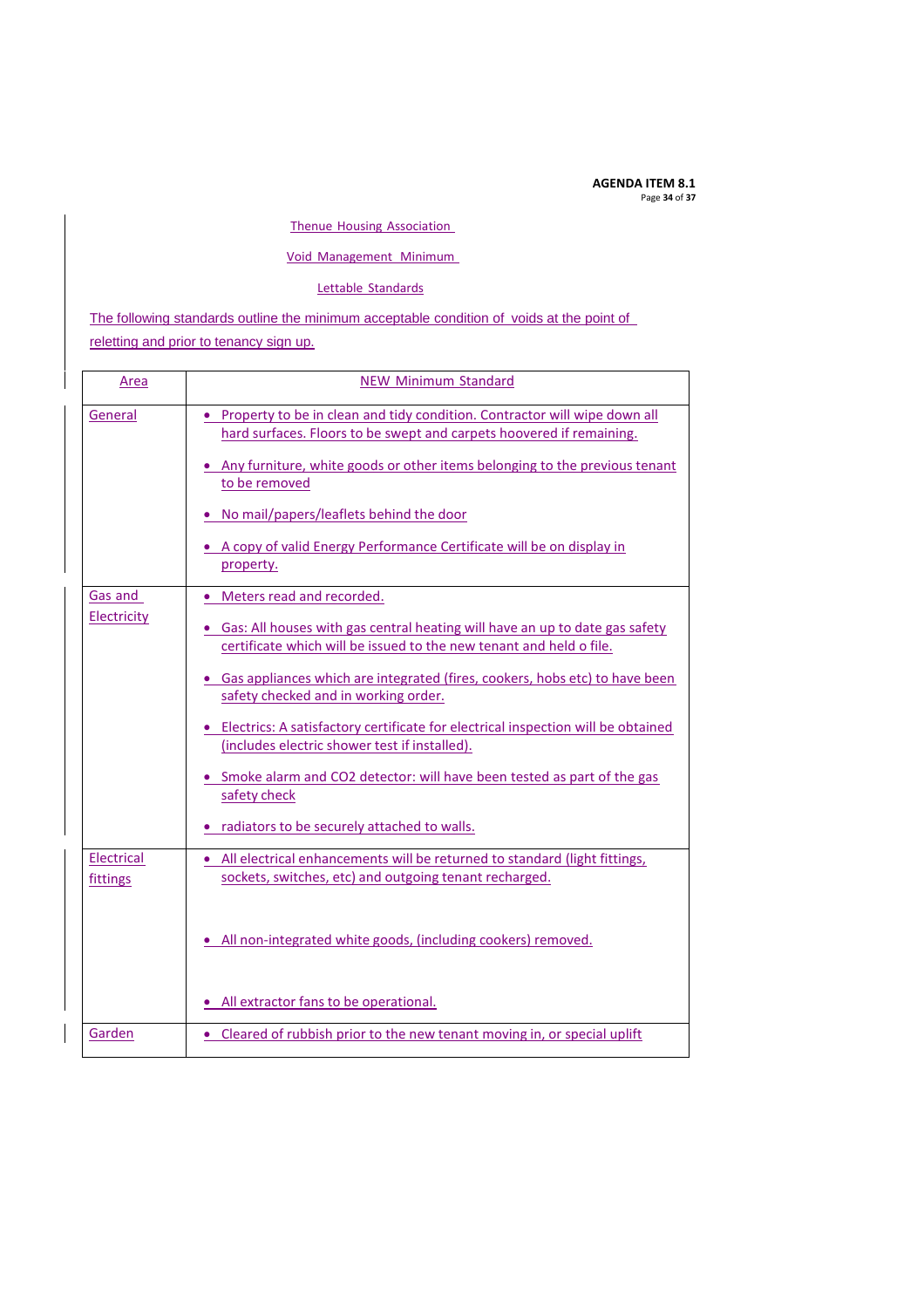#### **AGENDA ITEM 8.1** Page **35** of **37**

|                       | organised.                                                                                                                                          |
|-----------------------|-----------------------------------------------------------------------------------------------------------------------------------------------------|
|                       | • Grass cut, shrubs and hedges trimmed.                                                                                                             |
| <b>Windows</b>        | • Fully operational with safety catches in place.                                                                                                   |
|                       | All glass panes complete and crack free (replacements on order).                                                                                    |
|                       | • Curtains and blinds remaining in good condition.                                                                                                  |
| <b>Front Door</b>     | • Fully operational with no obvious signs of drafts/water ingress.                                                                                  |
|                       | Minimum mortice and Yale locks which are secure<br>۰                                                                                                |
|                       | . Minimum 2 sets of keys and fobs.                                                                                                                  |
|                       | • Letterbox and backflap on all front doors                                                                                                         |
|                       | minimum one new secure lock fitted to external doors.<br>$\bullet$                                                                                  |
|                       | • Controlled door entry fully operational.                                                                                                          |
| <b>Back Door and</b>  | • Fully operational with no obvious signs of drafts/water ingress.                                                                                  |
| Patio Doors           | • Minimum secure lock                                                                                                                               |
|                       | Minimum 2 sets of keys                                                                                                                              |
| Communal              | Minimum 2 sets of keys and 2 fobs for main entry doors                                                                                              |
| Areas                 | Minimum of 1 key for other locks (bin store, cupboards etc)                                                                                         |
| <b>Internal Doors</b> | . All doors should be intact, non-glazed (unless safety glass) and<br>operating properly.                                                           |
|                       | · Door handles must be secure                                                                                                                       |
|                       | Doorstops to be fitted as standard (wall mounted and may be post let.)                                                                              |
|                       | Bathroom doors have a locking device                                                                                                                |
| <b>Floors</b>         | • Loose/missing floorboards secured/replaced                                                                                                        |
|                       | • Carpets uplifted unless otherwise agreed with in-coming tenant.                                                                                   |
|                       | • Laminate flooring uplifted only if in poor condition (becomes<br>responsibility of incoming tenant for access for repairs and for<br>maintenance) |
| <b>Skirtings and</b>  | Elgor surface to be even to allow flooring to be laid<br>• Re-secured and filled where necessary                                                    |
| <b>Facings</b>        | • Missing or badly damaged skirtings/facings replaced                                                                                               |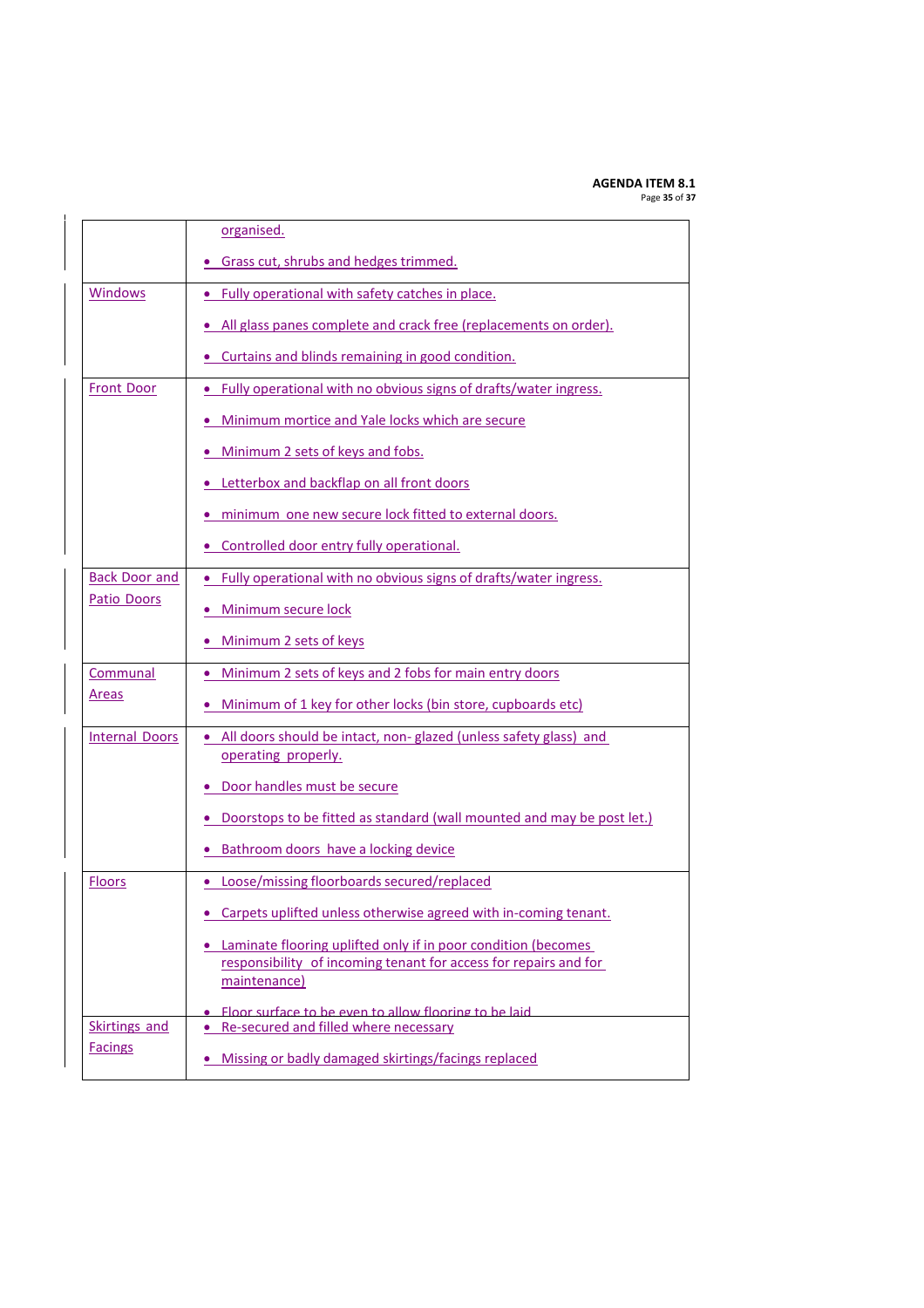# **AGENDA ITEM 8.1**

Page **36** of **37**

|                      | • surfaces washed down.                                                                                                                                                                                |
|----------------------|--------------------------------------------------------------------------------------------------------------------------------------------------------------------------------------------------------|
| <b>Kitchen Units</b> | • Damaged drawers/doors/units repaired or kitchen replaced (ONLY if<br>property in kitchen replacement programme)                                                                                      |
|                      | • Hinges replaced/adjusted where necessary                                                                                                                                                             |
|                      | • Damaged worktops repaired or replaced                                                                                                                                                                |
|                      | . All shelving secure and intact (including inside units).                                                                                                                                             |
|                      | • All surfaces washed down                                                                                                                                                                             |
|                      | • Taps operational                                                                                                                                                                                     |
|                      | • Sealant replaced where required                                                                                                                                                                      |
| Bathroom             | • Free from significant staining                                                                                                                                                                       |
| <b>Suite</b>         | • No significant chips or cracks on sanitary ware                                                                                                                                                      |
|                      | • All surfaces washed down                                                                                                                                                                             |
|                      | . Toilet seat in place and intact.                                                                                                                                                                     |
|                      | • WC operational                                                                                                                                                                                       |
|                      | • Taps operational                                                                                                                                                                                     |
|                      | • Sealant replaced where required                                                                                                                                                                      |
|                      | • In cases of extreme damage and UNLESS in bathroom re-placement<br>programme:                                                                                                                         |
|                      | Y Tiling and plasterwork: removed/replastered & replaced with one<br>row of tiles.                                                                                                                     |
|                      | Y Bathroom suite: If one component of a coloured suite damaged<br>this is replaced with same colour or with white if colour not<br>available.<br>Where two items damaged all items replaced with white |
| <b>Shower Unit</b>   | • Shower screen or rail must be intact                                                                                                                                                                 |
| (if in place)        | Shower checked and must be fully functioning or removed.                                                                                                                                               |
|                      | All surfaces washed down                                                                                                                                                                               |
| Decoration           | . All rooms in non-damaged decorative order or prepared for decoration                                                                                                                                 |
|                      | <b>Redecoration vouchers considered</b>                                                                                                                                                                |
|                      | Walls free from holes and cracks                                                                                                                                                                       |